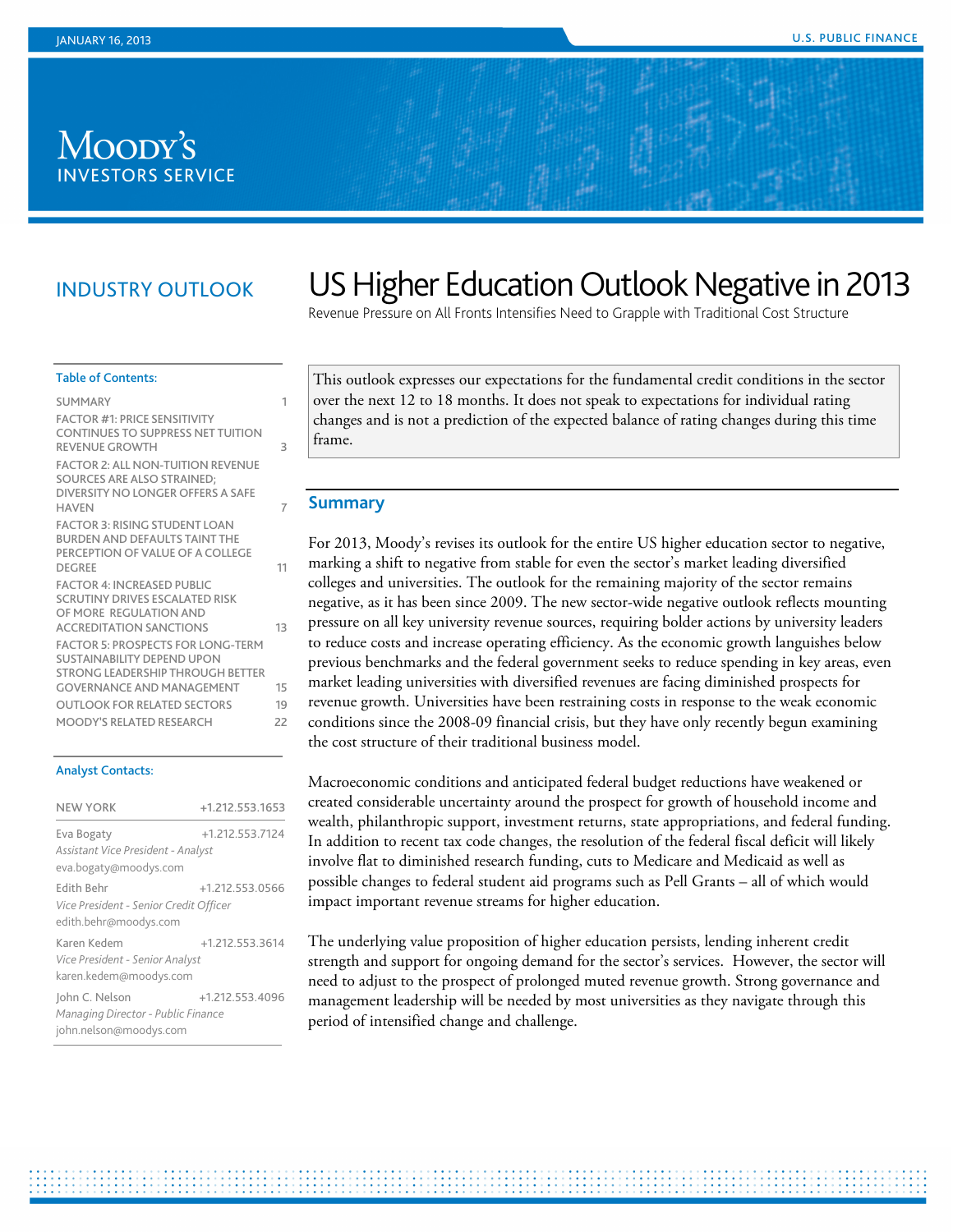We continue to watch the impact of several emerging trends in higher education which have already shown some destabilizing effects on colleges and universities, including the growth of on-line learning technology initiatives such as Massive Online Open Courses (MOOC); rising student debt burdens and defaults; greater government focus on cost and value of college education degrees and increased activity by accrediting agencies.

#### **Critical factors contributing to the negative outlook:**

- 1. Price sensitivity continues to suppress net tuition revenue growth
- 2. All non-tuition revenue sources are also strained; diversity no longer offers a safe haven
- 3. Rising student loan burden and defaults taint perception of value of a college degree
- 4. Increased public scrutiny drives escalated risk of more regulation and accreditation sanctions
- 5. Prospects for long-term sustainability depend upon strong leadership through better governance and management

Demand for higher education remains strong, but pricing power nearly exhausted

Overall, postsecondary education remains a valuable long-term investment. College graduates still have much higher income and lower unemployment rates than those without college degrees as highlighted in Exhibit 1. While there is still no substitute for a higher education degree on the immediate horizon, education providers are experimenting with alternative forms of recognition/certifications for online courses. Families remain willing to pay for college, but their capacity to pay higher prices has been largely tapped and has dramatically dampened the sector's capacity to grow tuition revenue. The culmination of persistent economic pressure, heightened political focus, and major technological shifts in course delivery are forcing a reevaluation of the traditional higher education cost structure, mainly high cost of instruction due to guaranteed employment through tenure and continual investments in student services and capital facilities.

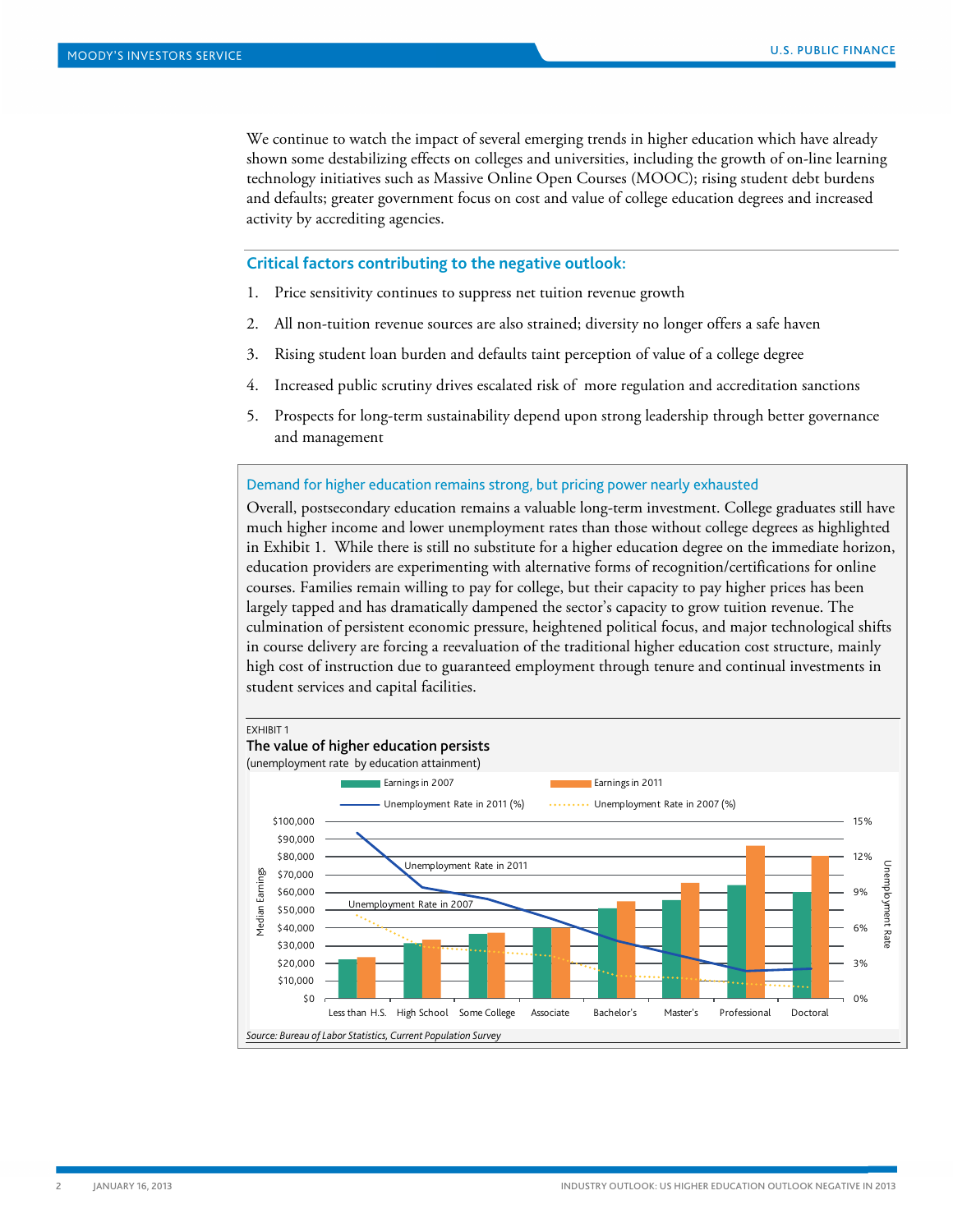## <span id="page-2-0"></span>**Factor #1: Price sensitivity continues to suppress net tuition revenue growth**

Years of depressed family incomes and net worth, as well as uncertain job prospects for many recent graduates and a slight decline in the number of high school graduates, are creating enrollment pressure and weakened pricing power for colleges and universities. In addition to these economic and demographic pressures, elevated governmental scrutiny of higher education costs is causing many universities to slow the rate of tuition growth. Continued federal budget negotiations may result in further pressure on colleges because a rising share of students are dependent on federal grant and loan programs, both of which may be curtailed to some degree. According to The College Board, the number of Stafford loan recipients has grown by 95% over the last 10 years to 10.4 million students in 2011-2012. 1 In addition to the rapid growth in loans, the number of low-income students receiving Pell Grants has more than doubled over the last decade to 9.4 million in academic year 2011-2012.

#### EXHIBIT 2

Tuition is the largest share of operating revenue for private and public universities Median revenue contribution ratios for FY 2011



Note: The majority of the rated portfolio does not receive meaningful revenue from patient care or from grants and contracts, therefore the median contribution ratios for those two revenue sources is zero.

All but the most elite universities face diminished student demand and increased price sensitivity due to a prolonged period of depressed family income, household net worth, and a dip in the number of domestic high school graduates since the peak of 3.34 million for school year 2007-20082 .

According to a study released in June 2012 by the US Federal Reserve, the average American family experienced a 39% decline in net worth during the three years ending 2010, bringing median net worth to its lowest level since 1992.<sup>3</sup> In addition, the median value of real family income (adjusted for inflation) before taxes fell 7.7% during this time period.4 Moody's Analytics reports that household income growth in 2011 was below average, and 2012 is estimated to be just about at the Federal Reserve Bank's 2% target rate for inflation.

The weakened financial condition of American families has contributed to slowed growth of net tuition revenue for private universities, as shown in Exhibit 3. Reduced financial prospects are factoring into college decisions. In academic year 2011-2012, US families spent, on average, 5% less on higher education than the prior year and price was of increasing importance in deciding where to

The College Board, ["Trends in Student Aid 2012"](http://trends.collegeboard.org/sites/default/files/student-aid-2012-full-report.pdf)

<sup>2</sup> Western Interstate Commission for Higher Education, "Knocking at the College Door: Projections of High School Graduates," December 2012

<sup>3</sup> Moody's: ["Sharp Drop in Net Worth is Credit Negative for Higher Education,"](http://www.moodys.com/viewresearchdoc.aspx?docid=PBM_PBM143299) June 20, 2012 (143299)

<sup>4</sup> Changes in US Family Finances from 2007 to 2010: Evidence from the Survey of Consumer Finances, Federal Reserve Bulletin, June 2012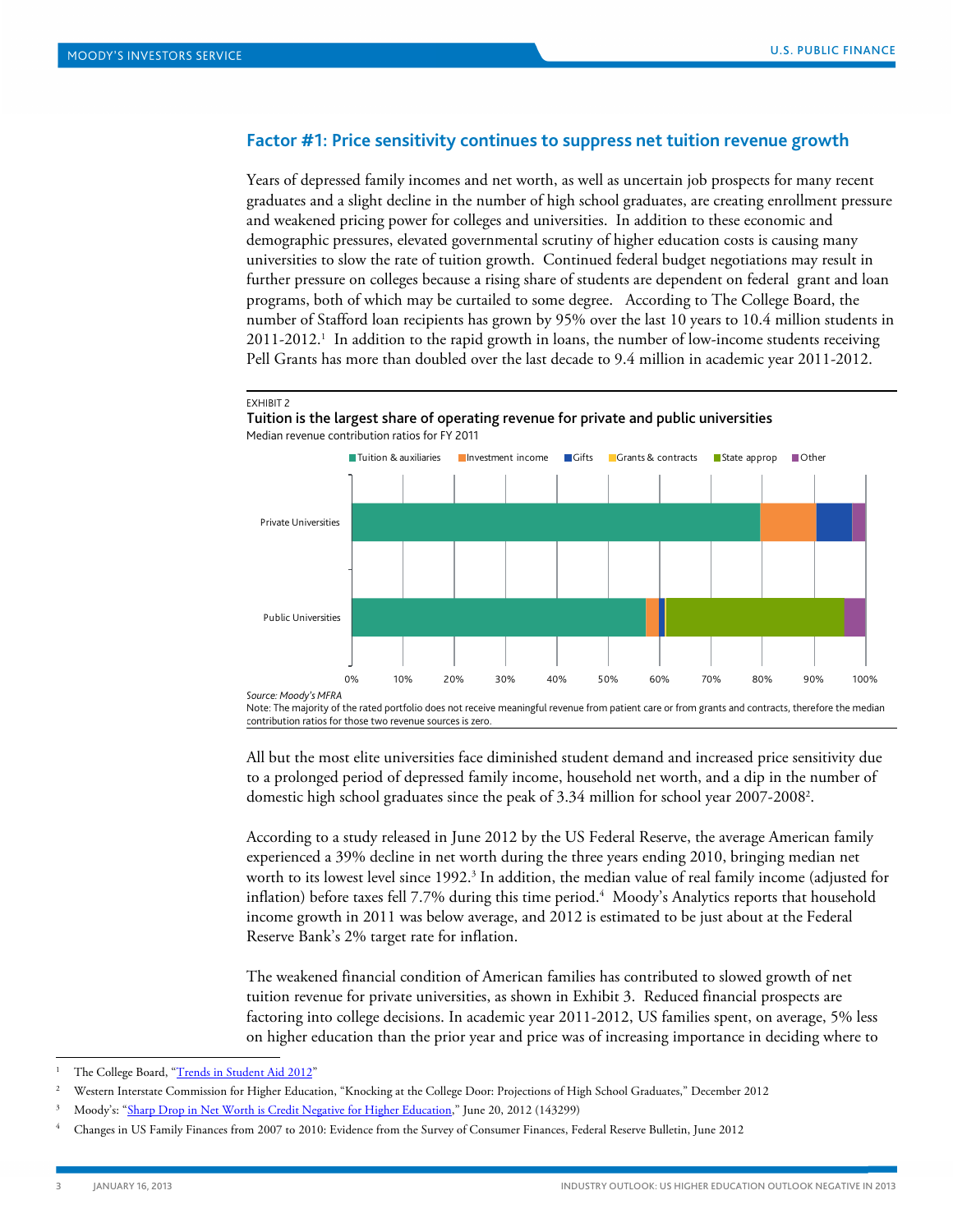attend college, according to Sallie Mae's annual study ["How America Pays for College 2012"](https://www1.salliemae.com/NR/rdonlyres/75C6F178-9B25-48F5-8982-41F9B3F35BF6/0/HowAmericaPays2012.pdf). The study highlighted that since the economic downturn in 2008, higher education consumers have been more receptive to lower cost alternatives such as community colleges or colleges closer to home in order to avoid the cost of living on campus. The greatest impact of price sensitivity is felt by small-tomid-sized less selective private colleges that are highly dependent on annual increases in tuition.<sup>5</sup>



An increasing proportion of our rated portfolio is unable to grow tuition revenue at the average rate of inflation. In fiscal 2011, 35% of Moody's rated private colleges and universities and 21% of public universities did not achieve tuition revenue growth at even the Federal Reserve's target rate of inflation of 2%. In FY 2008, the last year before the global financial crisis and the recent peak in the number of domestic high school graduates, only 11% of privates and 9% of publics failed to grow their tuition revenue by at least 2%.<sup>6</sup> According to our fourth annual tuition survey, this faltering revenue trend continued in fiscal year 2012 and 2013. Such weak revenue growth means a college cannot afford meaningful salary increases or new program investments unless it cuts spending on staff and existing programs, or creates cost efficiencies.

Consistent with previous post recessionary periods, enrollment growth has begun to decelerate across the sector, especially for graduate, professional, and adult education programs. According to our fourth annual tuition survey, nearly half of all universities are reporting lower enrollment for fall 2012, which for many universities means FY 2013 net tuition revenue will be flat or lower than the previous year. Enrollment declines are concentrated in colleges with smaller enrollment size, high tuition dependence, weak selectivity/yield rates, and soft regional demographics.7 This trend will increase competition for students, lead to the exploration of new markets for applicants, and further hamper net tuition revenue growth. Business and law professional degree enrollments, which have long been strong cash generators for universities, have seen persistent declines over the last few years, as have masters programs in education. Soft demand for graduate and professional programs over the last two years has contributed to weak net tuition revenue growth for many universities, but especially for standalone graduate schools and for universities that rely on undiscounted graduate tuition to boost net tuition revenue. Approximately 85% of Moody's rated colleges and universities have graduate

 <sup>5</sup> Moody's: ["Students Are Growing More Cost Conscious, a Credit Negative for US Colleges and Universities,"](http://www.moodys.com/viewresearchdoc.aspx?docid=PBM_PBM144383) July 27, 2012 (144383)

<sup>6</sup> Moody's: ["More US Colleges Face Stagnating Enrollment and Tuition Revenue, According to Moody's Survey,"](http://www.moodys.com/viewresearchdoc.aspx?docid=PBM_PBM148363) January 10, 2013 (148363)

<sup>7</sup> Moody's: ["More US Colleges Face Stagnating Enrollment and Tuition Revenue, According to Moody's Survey,"](http://www.moodys.com/viewresearchdoc.aspx?docid=PBM_PBM148363) January 10, 2013 (148363)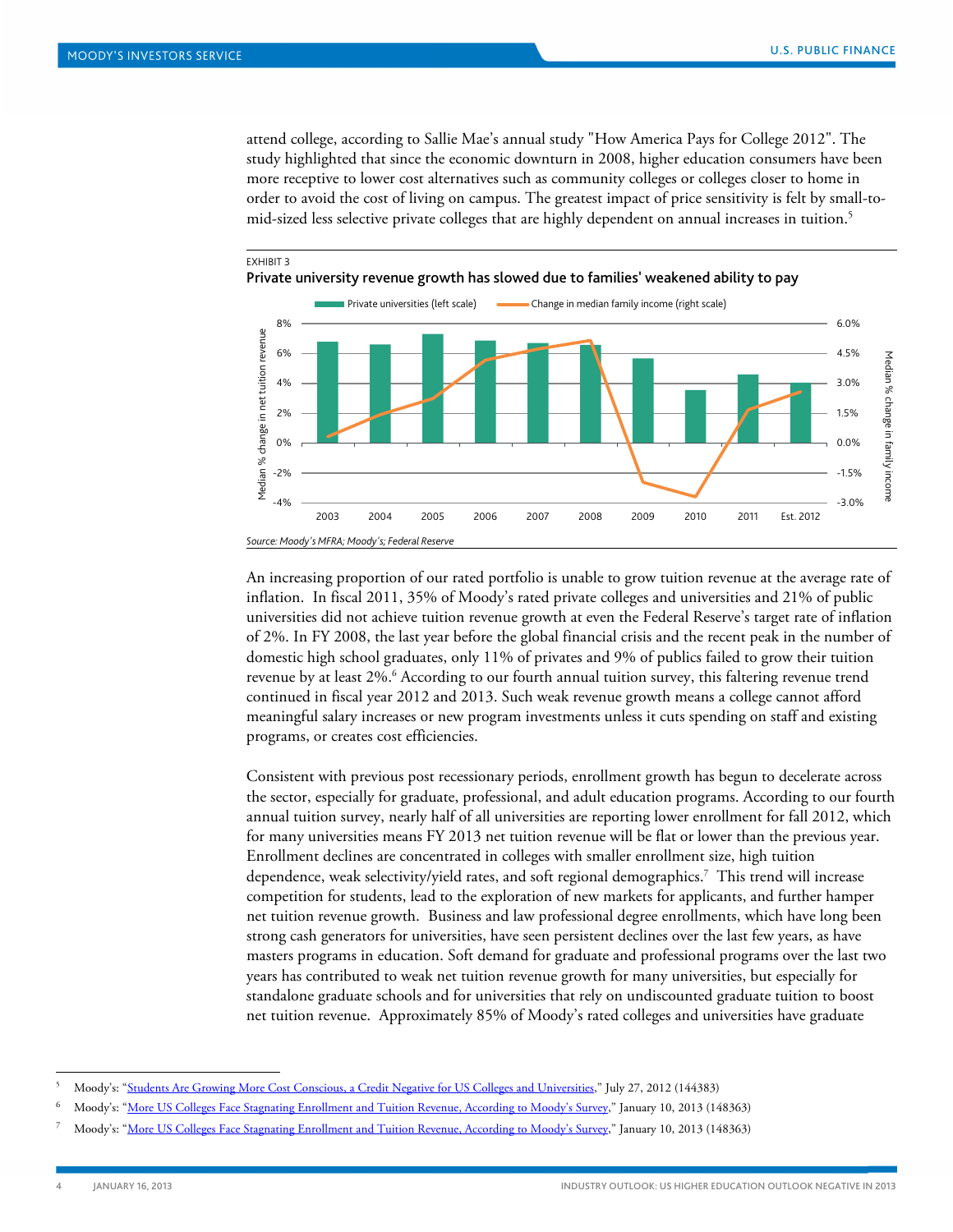programs and will therefore experience some pressure on net tuition revenue if enrollments continue to contract.8

#### **Private institutions with greatest endowments have flexibility to subsidize tuition**

A small number of top-tier private universities with large endowments have chosen not to fully exercise their pricing power, despite the depth of their student demand and willingness of families to pay much higher prices for admission. Instead, this small group of private universities uses their large endowments and donor support to fund their tuition discounts and expand financial aid initiatives so that socioeconomic diversity of the student body is promoted regardless of students' ability to pay. Truly "need-blind" admissions policies, which usually pledge to meet full need of accepted students, are limited to the wealthiest colleges, typically in the Aaa-Aa categories.

Lower rated colleges are far more dependent on tuition revenue and have much less financial resources per student – these colleges lack large endowments and sufficient donor support to fund student aid and typically engage in pure price discounting to be competitive in the student market (Exhibit 4). This means they generate less revenue per student, spend less per student, and struggle more to attract students than wealthier and higher rated competitors. Even with a median tuition discount of 29.5% in fiscal 2011, Baa-rated institutions were only able to yield 24.2% of admitted students (matriculation rate in Exhibit 4), while Aaa-rated private universities were able to yield a median 50.2% of their admitted students at a 42.8% discount rate.<sup>9</sup>

|                                       | Aaa         | <b>Baa</b> |
|---------------------------------------|-------------|------------|
| Selectivity                           | 13.1%       | 67.0%      |
| Matriculation                         | 50.2%       | 24.2%      |
| Net tuition per student               | \$21,505    | \$18,216   |
| Educational expenses per student      | \$75,435    | \$21,531   |
| Tuition discount                      | 42.8%       | 29.5%      |
| Total financial resources per student | \$1,028,416 | \$23,252   |

#### EXHIBIT 4 Fiscal 2011 private university medians

## **Public universities retain pricing power, but face slowed revenue growth and high Pell Grant dependence**

Public universities are now as market driven as private universities, but remain a lower cost option with stronger pricing power. In response to long-term declines of state funding, these universities have responded by raising tuition and increasing out-of-state enrollment year over year. Net tuition revenue has therefore grown in direct response to diminished government support (Exhibit 5). We expect this trend to continue, but the juxtaposition of public focus on affordability combined with public universities' access mission and the need to generate tuition revenue presents a unique challenge to this sector. The tuition survey shows that public universities are projecting a lower rate of growth for net tuition per student of 2.7% for FY 2013, down from a median of 6.7% over the past five years (2007- 2012).

 <sup>8</sup> Moody's: ["Continued Graduate Enrollment Declines Are Credit Negative for Higher Education Institutions,](http://www.moodys.com/viewresearchdoc.aspx?docid=PBM_PBM145966)" October 4, 2012 (145966)

<sup>9</sup> Moody's: ["US Private College and University Medians Underscore Revenue Challenge and Mixed Outlook for Sector,"](http://www.moodys.com/viewresearchdoc.aspx?docid=PBM_PBM143631) July 27, 2012 (143631)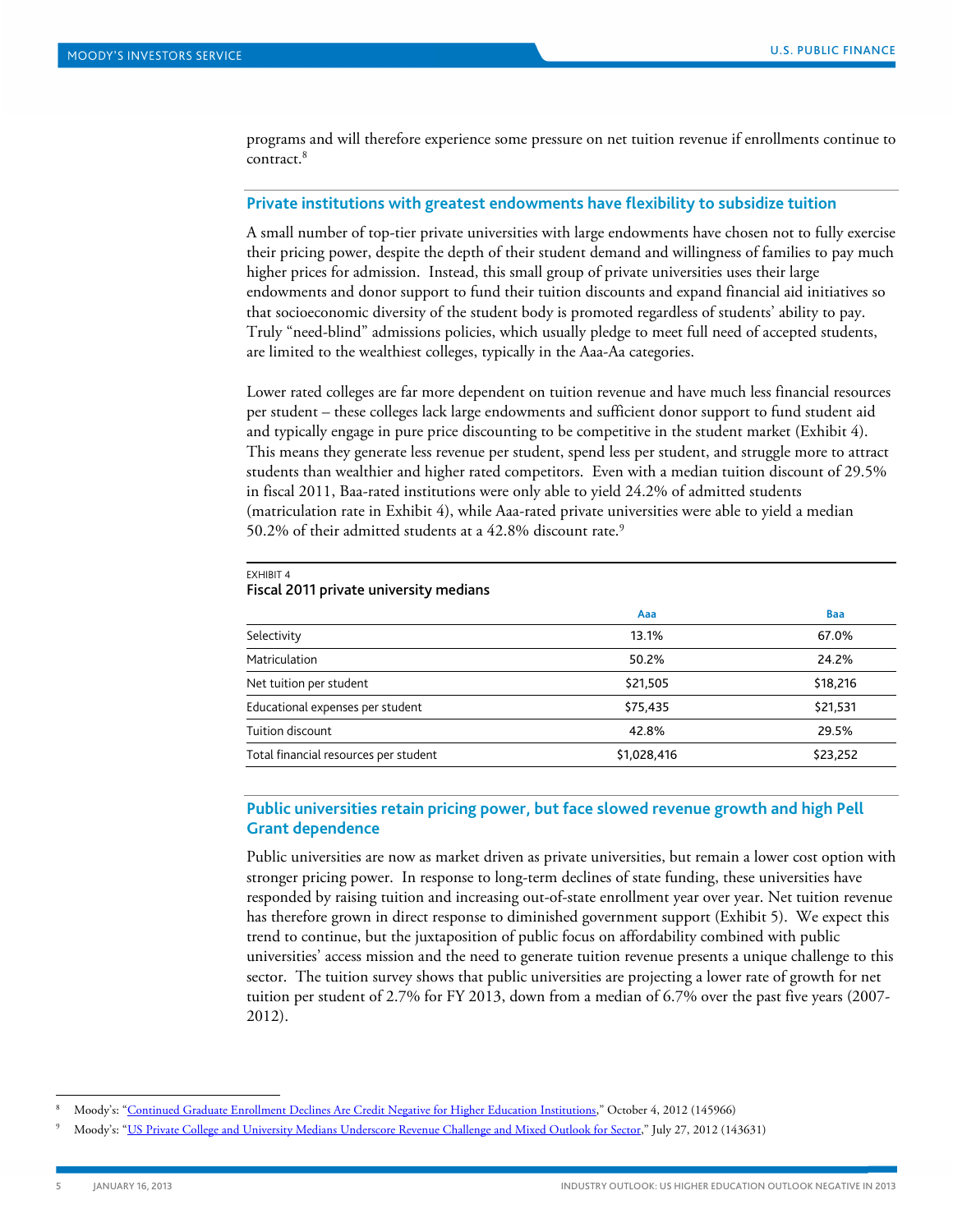

Pell Grant funding for low income students is a major contributor to tuition revenue growth for public universities – these need-based federal grants provided a total of \$36.5 billion to all of higher education in FY 2011.<sup>10</sup> Pell Grants represented a median 10.3% of net tuition revenue for the public flagship universities and university systems in FY 2011 (up from 7% in FY 2010), and a substantial median 20.9% of net tuition revenue for regional public universities (up from  $14.5\%$  in FY 2010).<sup>11</sup> Resolution of the federal budget debate could involve changes in eligibility or reductions to federal student aid, including Pell Grants, hurting primarily lower rated and regional public universities as well as community colleges and other universities that serve a higher proportion of low-income students and lack institutional wealth to offset the loss of this revenue (Exhibit 6).



<sup>&</sup>lt;sup>10</sup> US Department of Education

<sup>&</sup>lt;sup>11</sup> Moody's: "<u>US Public University Medians Show Greater Reliance on Student Funding As States Cut Back</u>," September 14, 2012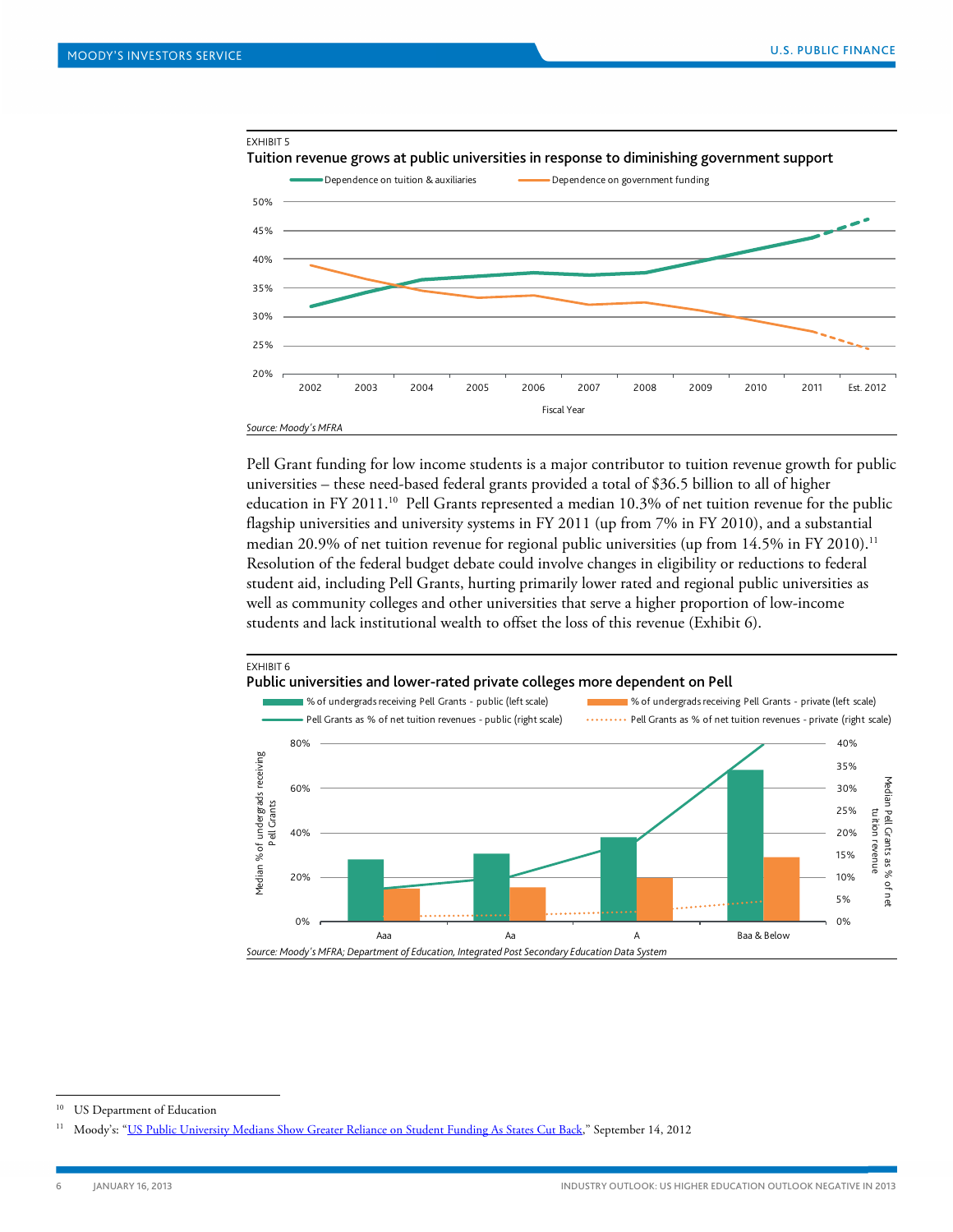## **Online education offers opportunities for enrollment expansion and revenue growth**

We expect the higher education sector to continue to invest in online education and distance learning programs, especially as the Massive Open Online Course (MOOC) structure evolves. These programs allow universities to both grow enrollment and tuition revenue, as well as increase the flexibility and productivity of faculty. The 2012 Survey of Online Learning by the Sloan Consortium shows that approximately 32% of all post-secondary students took at least one online for-credit course in fall 2011. The survey further shows that although leaders in higher education remain skeptical about the value of MOOCs and the overall legitimacy of online learning platforms, 69% of them acknowledge that online learning is a key long-term strategy.12

Trend Watch: Will MOOCs and online education change the landscape of higher education in the long-term?

The rapid evolution and adoption of Massive Open Online Courses (MOOCs) signals a fundamental shift in strategy by industry leaders to embrace technological changes that have threatened to destabilize the residential college and university's business model over the long run. Below is a summary of the six major credit effects likely to emerge from the MOOC and online course movement $13$ :

- 1 New revenue opportunities through fees for certificates, courses, degrees, licensing or advertisement
- 2 Improved operating efficiencies due to the lower cost of course delivery on a per student basis
- 3 Heightened global brand recognition, removing geographic campus-based barriers to attracting students and faculty
- 4 Enhanced and protected core residential campus experience for students at traditional not-forprofit and public universities
- 5 Longer term potential to create new networks of much greater scale across the sector, allowing more colleges and universities to specialize while also reducing operating costs
- 6 New competitive pressure on for-profit, and some not-for-profit, universities that fail to align with emerging high-reputation networks to find a viable independent niche

## <span id="page-6-0"></span>**Factor 2: All non-tuition revenue sources are also strained; diversity no longer offers a safe haven**

The weakening capacity to grow revenue on all fronts is the thrust behind our negative outlook for the entire higher education sector. Exhibit 7 highlights how growth of total operating revenue has slowed dramatically since fiscal 2008 for both public and private universities. The slow economic recovery and the potential economic stress from federal deficit reduction measures have created an environment where all key non-tuition revenue sources are also under pressure or facing considerable uncertainty. These revenue sources include state government appropriations, investment earnings, gifts, research grants and patient care reimbursements.

 <sup>12</sup> "Changing Course: Ten Years of Tracking Online Education in the United States*;"* Babson Survey Research Group; Sloan Consortium

<sup>13</sup> Moody's: ["Shifting Ground: Technology Begins to Alter Centuries-Old Business Model for Universities,"](http://www.moodys.com/viewresearchdoc.aspx?docid=PBM_PBM144483) September 12, 2012 (144483)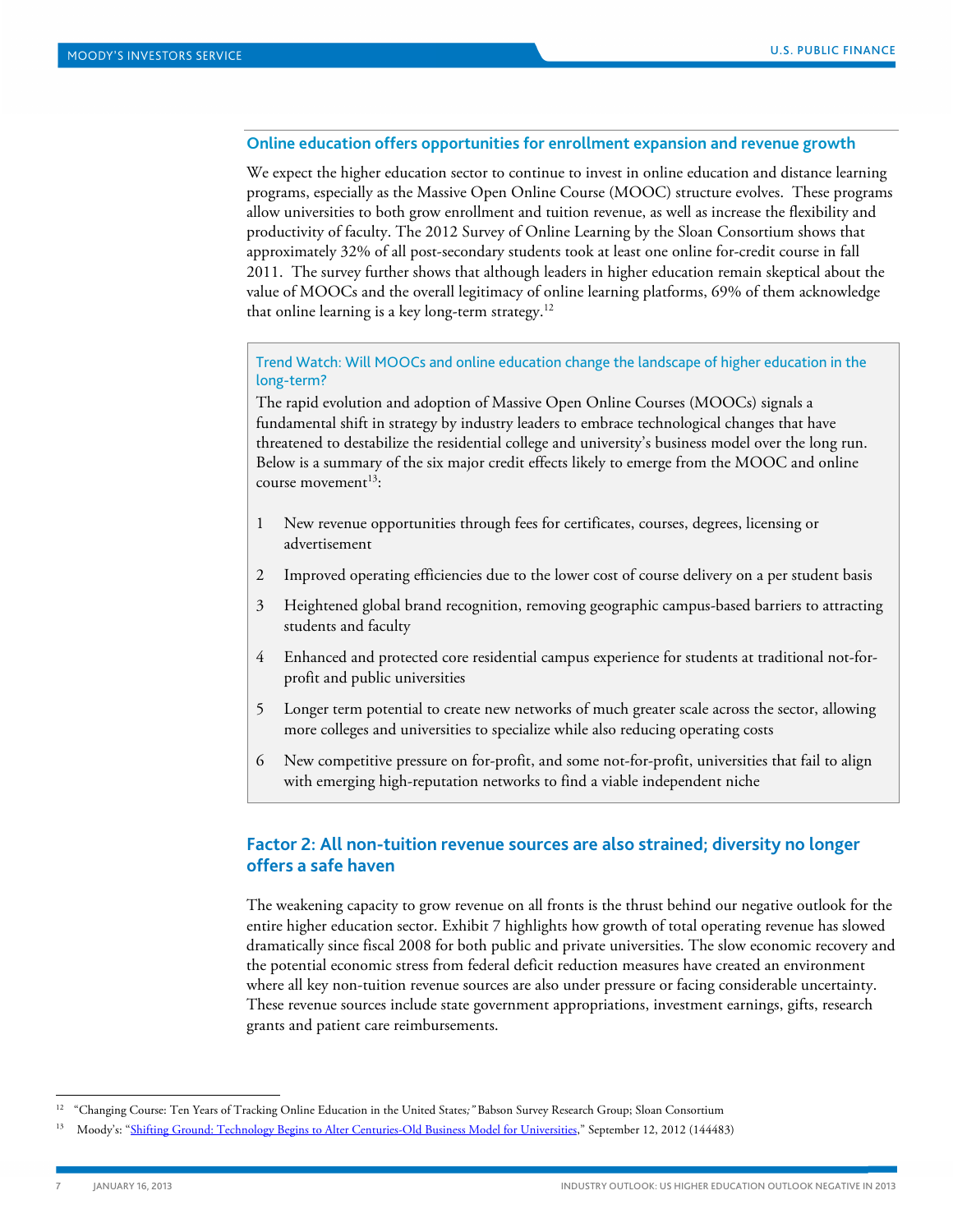#### EXHIBIT 7

Growth of operating revenue continues to slow for the entire sector



#### **State appropriations: an ever shrinking piece of the pie**

Continued declines of state appropriations, as a share of public university operating revenue, will remain a key credit challenge for public colleges and universities for the foreseeable future. US states had mixed revenue results in 2012 with many still pressured by the weak economic recovery, so state contributions to operations are not likely to rise meaningfully in the near term. The impact of this reduced funding is most pronounced among regional public universities that have historically been more dependent on state support and have less ability to substitute other revenues. Flagship and land grant public universities are less affected since they can recruit students nationally and also benefit from diverse revenues including private gifts, research grants, and patient service. $^{14}$ 

In this era of public funding cutbacks, several states are seeking to consolidate campuses within the public university systems (Georgia, Louisiana, West Virginia, and New Jersey). While these mergers present managerial and cultural challenges, they are largely viewed as credit positive because they foster operating efficiencies and reduce overhead costs amid declining state support.<sup>15</sup>

#### **Research funding, already flat, likely to be cut after federal budget resolution**

US budget negotiations will likely result in cuts to federal research funding. As such, we expect that even the top programs at the largest, research-intensive universities and independent research institutes will have to compete more rigorously to maintain their current sponsored funding. Federal government funding, which accounted for approximately 56% of research grants awarded to US universities in fiscal 2011, has been stagnant over the last few years, with few prospects for improvement given the growing federal budget deficit (Exhibit 8). The success rate of university grant proposals approved by NIH has already reportedly fallen significantly from a high of 30% in 2003 to just 18% in fiscal years 2011 and 2012. 16

j

<sup>&</sup>lt;sup>14</sup> Moody's: ["US Public University Medians Show Greater Reliance on Student Funding As States Cut Back,"](http://www.moodys.com/viewresearchdoc.aspx?docid=PBM_PBM145278) September 14, 2012 (145278)

<sup>15</sup> Moody's: ["Georgia Public Universities' Campus Consolidation Plan Is Credit Positive,"](http://www.moodys.com/viewresearchdoc.aspx?docid=PBM_PBM139195) January 16, 2012 (139195)

<sup>&</sup>lt;sup>16</sup> National Institutes of Health Data Book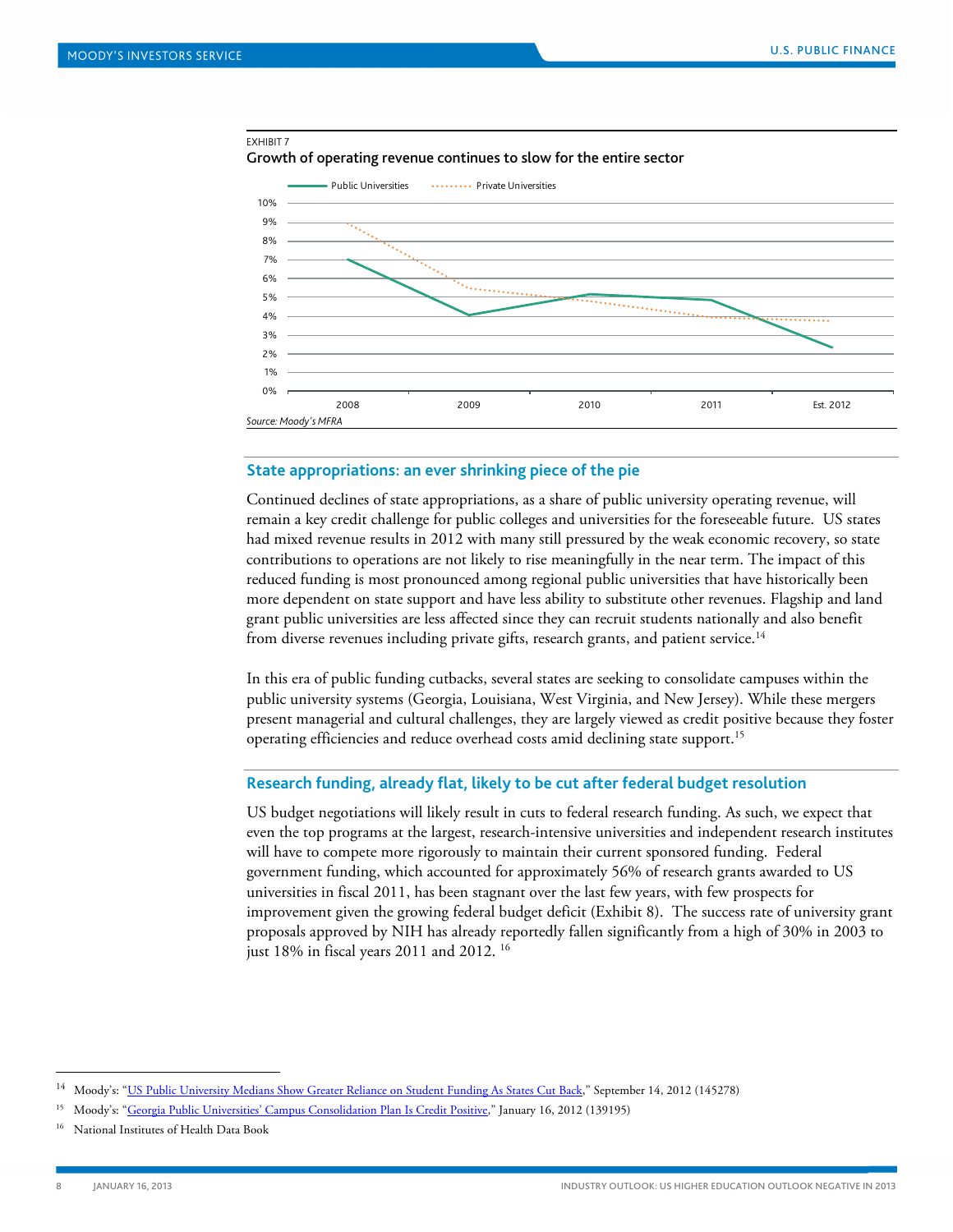President Obama has made it clear that the White House values the key role of research universities as drivers of job growth, economic development, innovation, and discovery.17 However, the current fiscal environment offers limited possibility for stable or increased funding by the federal government.

In addition to potential funding cuts, the uncertain federal funding environment has caused delays in federal contract renewals or execution.<sup>18</sup> Although such delays are not likely to impact research universities' credit ratings, they cause stress on organizational cash flow and liquidity and underscore the importance of tight cash flow management for these complex organizations.

Most top US research universities are rated Aaa-Aa and have withstood cuts to federal and state research funding due to their superior reputation and ability to garner a higher share of awards. They also can use their own substantial financial resources to fund research as well as attract more private grants and pursue commercialization of intellectual property. However, the lack of growth in federal funding, combined with a weakened outlook for future funding, will cause indirect cost recoveries to stagnate, forcing some research universities to scale back investment in research infrastructure and personnel, or have plans in place to do so in the future if funding recedes.

#### EXHIBIT 8 Federal research funding declines after years of strong growth (\$ current billion)



*Sources: National Science Foundation/Division of Science Resources Statistics; Survey of Research and Development Expenditures at Universities and Colleges, FY 2009; National Science Foundation/National Center for Science and Engineering Statistics; Higher Education Research and Development Survey, FY 2011; Moody's Estimates*

#### **Patient care revenues continue to face downward pressure**

Universities that own or operate hospitals or faculty practice plans are subject to all of the challenges inherent to the healthcare sector: reduced graduate medical education funding, limited rate increases and potential funding cuts for Medicare and Medicaid, lower patient volumes, uncertainty over healthcare reform implementation and payer reimbursement pressure. Despite these challenges, most US not-for-profit hospitals have found operating stability through improved competitive strategies, better commercial contracts, expense reduction, and mergers with feeder community hospitals.<sup>19</sup> These mounting challenges are reflected in Moody's negative outlook on the not-for-profit healthcare sector.

<sup>&</sup>lt;sup>17</sup> Moody's: ["White House Report Supports Funding for Research Universities, a Credit Positive,"](http://www.moodys.com/viewresearchdoc.aspx?docid=PBM_PBM148312) (148312) December 14, 2012 and "US Research Universities Face [Looming Federal Funding Cuts, but Remain Well Positioned to Withstand Credit Challenges,"](http://www.moodys.com/viewresearchdoc.aspx?docid=PBM_PBM144819) December 15, 2011 (144819)

<sup>18</sup> Moody's: ["Johns Hopkins University's Aa2 Rating Unlikely to be Affected by Delayed Contract Renewal for Major Research Lab,"](http://www.moodys.com/viewresearchdoc.aspx?docid=PBM_PBM146074) October10, 2012 (146074)

<sup>&</sup>lt;sup>19</sup> Moody's: ["Not-for-Profit Healthcare Mid-Year 2012 Outlook: Strong Headwinds Continue,"](http://www.moodys.com/viewresearchdoc.aspx?docid=PBM_PBM144819) August 15, 2012 (144819)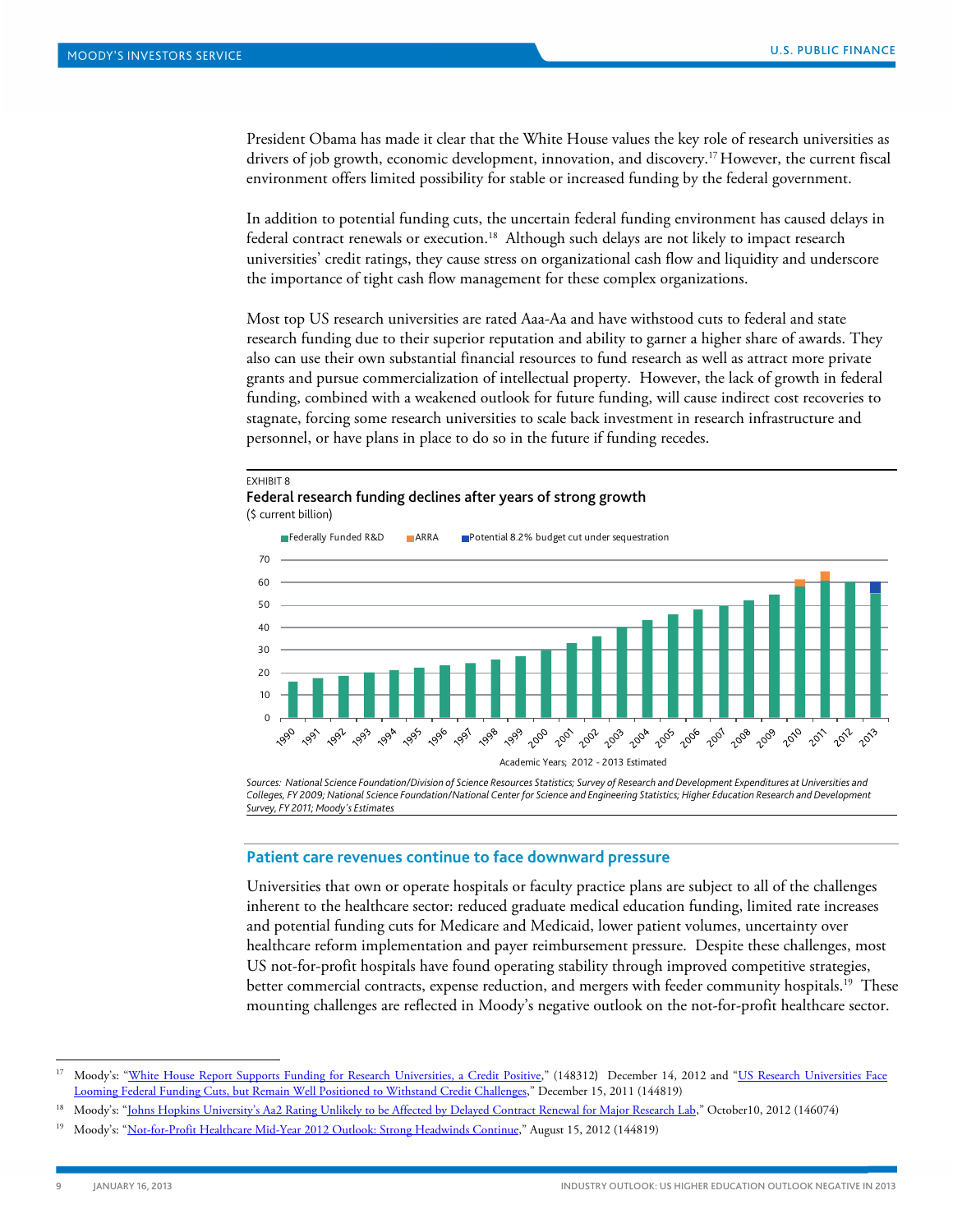Academic medical centers are better positioned to weather the pressures of healthcare funding because of the specialized services they provide, as well as relatively good revenue diversity (through gifts and research grants), and stronger balance sheets. For more information on the particular strengths and challenges of Academic Medical Centers, please see our November 2012 special comment, ["US](http://www.moodys.com/viewresearchdoc.aspx?docid=PBM_PBM146668)  [Academic Medical Centers: Complex, Successful Organizations Driven by Integrated University-](http://www.moodys.com/viewresearchdoc.aspx?docid=PBM_PBM146668)[Hospital Strategies"](http://www.moodys.com/viewresearchdoc.aspx?docid=PBM_PBM146668).

## **Endowment-dependent universities dealing with weak fiscal 2012 returns; investment volatility likely for 2013**

Fiscal year 2012 brought the first negative endowment returns since 2009 for many universities. Fiscal 2012's flat to negative endowment returns will result in stagnant or modestly lower endowment draws, impacting primarily the wealthiest universities that tend to rely heavily on investment income for operations. When taking into account an average 4-6% annual endowment spend, most universities saw a 1-5% decline in endowment value, net of new gifts. Although this decline is not nearly as sharp as losses seen in fiscal 2009, it will suppress endowment support of university budgets over the next several years, just as spend rates had been cycling off of earlier losses (endowment spend rates typically incorporate a component that is based on multi-year lagged endowment valuations).

The revenue impact will be felt most by endowment-dependent universities, particularly those rated Aaa and Aa, that tend to use their endowment to fund 30-60% of their operating expenses. We expect these universities to absorb lower endowment draws into future budgets through cost containment and to continue making more conservative spending decisions for future fiscal years.

The outlook for capital market returns is partly linked to the potential resolution of the federal budget deficit and any economic fallout from action or inaction taken in Washington. However, some degree of volatility is likely over the next several months as the US government struggles to settle key tax and budget issues and Eurozone problems persist. Moody's Analytics predicts that the US economy will pick up by the second half of 2013 should Congress and President Obama swiftly settle on a federal budget and deficit reduction plan.

#### **Gift revenue: near-term uncertainty, but is an overall credit strength**

We expect gift support to show little to no growth in the near-term due to continued volatility in the stock market, which is the best indicator of private philanthropy (Exhibit 9). Colleges and universities with the strongest brand names, culture of giving, and best development staff will continue to fare best. Although investment returns turned positive in the first half of FY 2013 (July 1 to December 31 2012), continued volatility in the global equity markets and, to a lesser extent, possible tax reform restrictions on deductions for charitable giving for the wealthiest Americans are likely to constrain philanthropic giving in the near-term. A recent report from Giving USA showed that charitable giving to educational organizations rose just 0.9%, on an inflation-adjusted basis from 2010 to 2011, despite the very strong investment returns in 2010 and 2011. 20 Gift support is likely to remain stagnant until equity markets turn strongly positive and tax implications are clearer.

 <sup>20</sup> Giving USA 2012 Annual Report on Philanthropy for 2011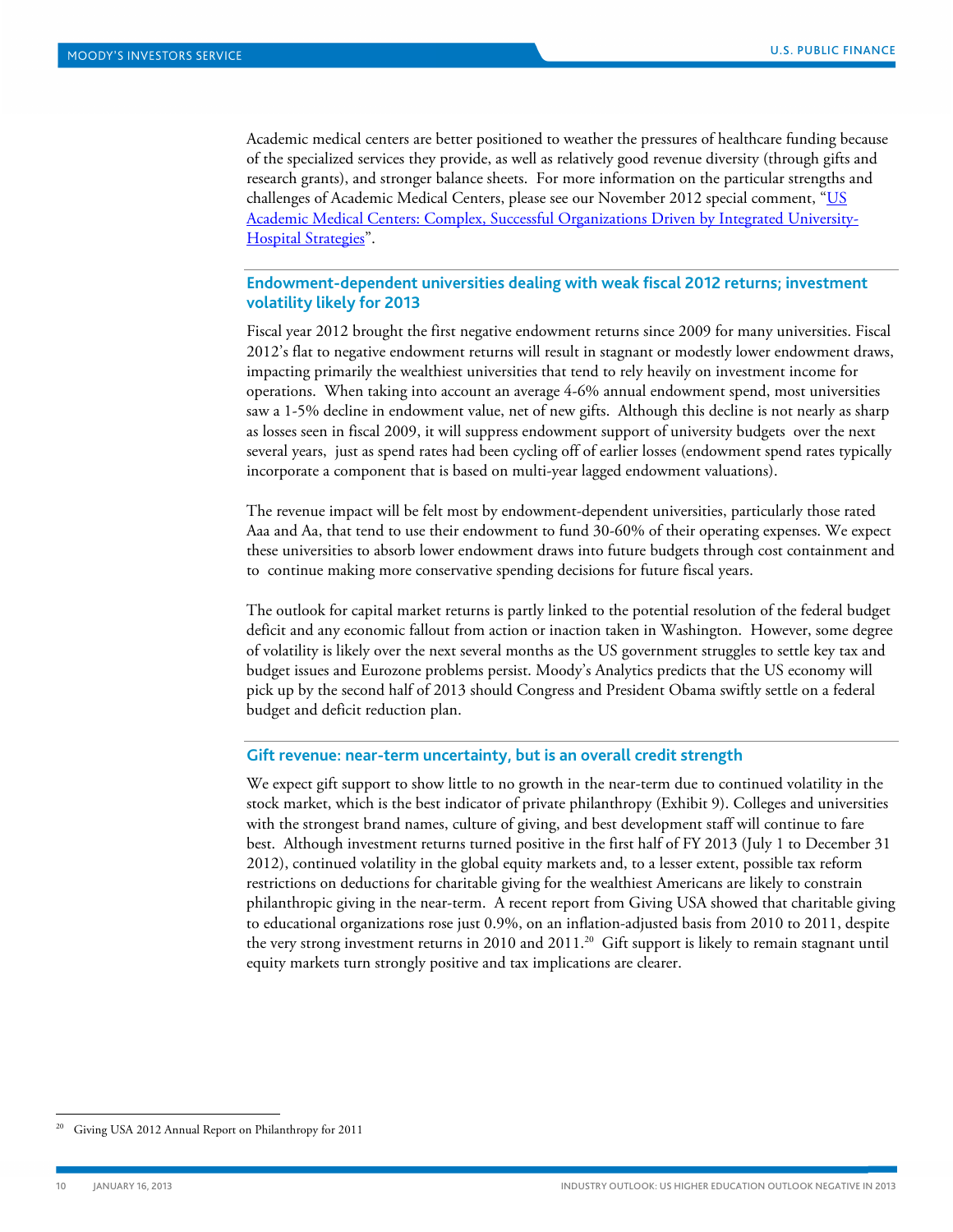

## <span id="page-10-0"></span>**Factor 3: Rising student loan burden and defaults taint the perception of value of a college degree**

Public and political scrutiny have escalated due largely to growing student debt burdens and the rise in student loan defaults, further questioning the value of higher education and the seemingly endless cost escalation for a degree. While employment and earnings data continue to support the underlying value of a college degree (Exhibit 1), alarm over a potential student loan bubble and diminishing affordability of higher education has reached a fevered pitch over the last two years.

#### **Growing default rates and debt burden hit for-profits hardest, but all feel the backlash**

Federal student loan volume doubled since 2003 with both an increase in the number of recipients as well as increased debt per student. As the amount of debt outstanding has risen sharply, so has the percent of students defaulting on their loans. In fall 2012, the US Department of Education released data that showed that the national two-year fiscal 2010 federal student loan cohort default rate (CDR) more than doubled to 9.1% from 4.5% in 2003. This trend is, however, subject to reversal as default rates are highly correlated with employment rates and improved job prospects would help stem the tide of rising defaults.<sup>21</sup>

For-profit colleges and traditional colleges that rely heavily on federal financial aid as a share of revenue and lack strong brand reputation face the greatest credit risk related to student loan defaults. The default rate for most of Moody's rated universities remains well below the Department of Education thresholds that would render the university ineligible for federal financial aid (40% in a single year or more than 25% for three consecutive years based on the two-year cohort default rate) (Exhibit 10). However, many for-profit universities have very high default rates.

<sup>&</sup>lt;sup>21</sup> US Department of Education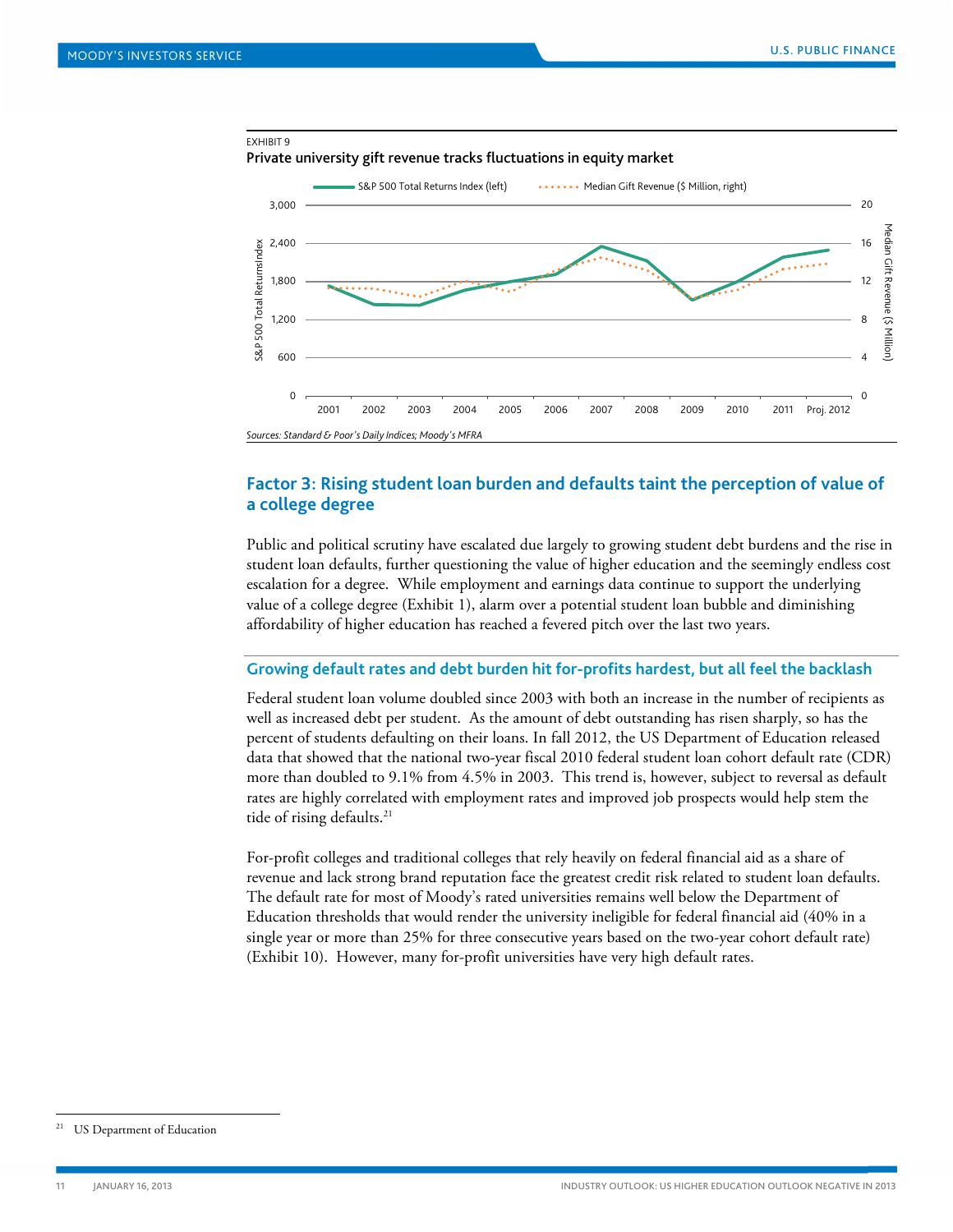

For most traditional non-profit private and public universities, the credit risk emanating from rising student loan default rates and student debt burden relates to the threat of increased regulation and political pressure to moderate the cost of tuition rather than the potential loss of federal student funding by tripping default rate limits. However, there are subsectors that tend to enroll large shares of low income students that borrow heavily – some regional public universities, historically black colleges and universities (HBCUs), Hispanic serving institution (HSIs), and other small private colleges that serve a similar demographic as their for-profit peers. The relatively open access mission of these universities means they enroll students with lower levels of college preparedness and experience high attrition and low graduation rates – all driving high default rates as students fail to complete their education and have to repay loans without the benefit of a degree to help them secure employment and boost income.

#### **Average debt per student on the rise, but still manageable**

Increasing media attention focused on student loan burdens notwithstanding, the average debt per student graduating with a bachelor's degree is still relatively manageable, despite the dramatic rise in debt burden over time. As the relatively moderate per student debt burden suggests, the cost of getting a college degree is far lower than generally perceived because the majority of students attend lower-cost public universities (71% of the full-time equivalent students in our rated portfolio) or community colleges (9.7%); while most private colleges and universities heavily discount their tuition with financial aid.

From 2001-02 to 2011-12, average total borrowing per full-time equivalent student for undergraduate and graduate students increased by 55% in inflation-adjusted dollars. Despite the rise in student debt burden, 72% of student loans (including private borrowing) are held by borrowers with less than \$25,000 in debt and nearly 90% of loans are held by borrowers with less than \$50,000 in debt. Forty percent of students at public universities and nearly one-third of students at four-year private not-forprofit universities have no student loan debt.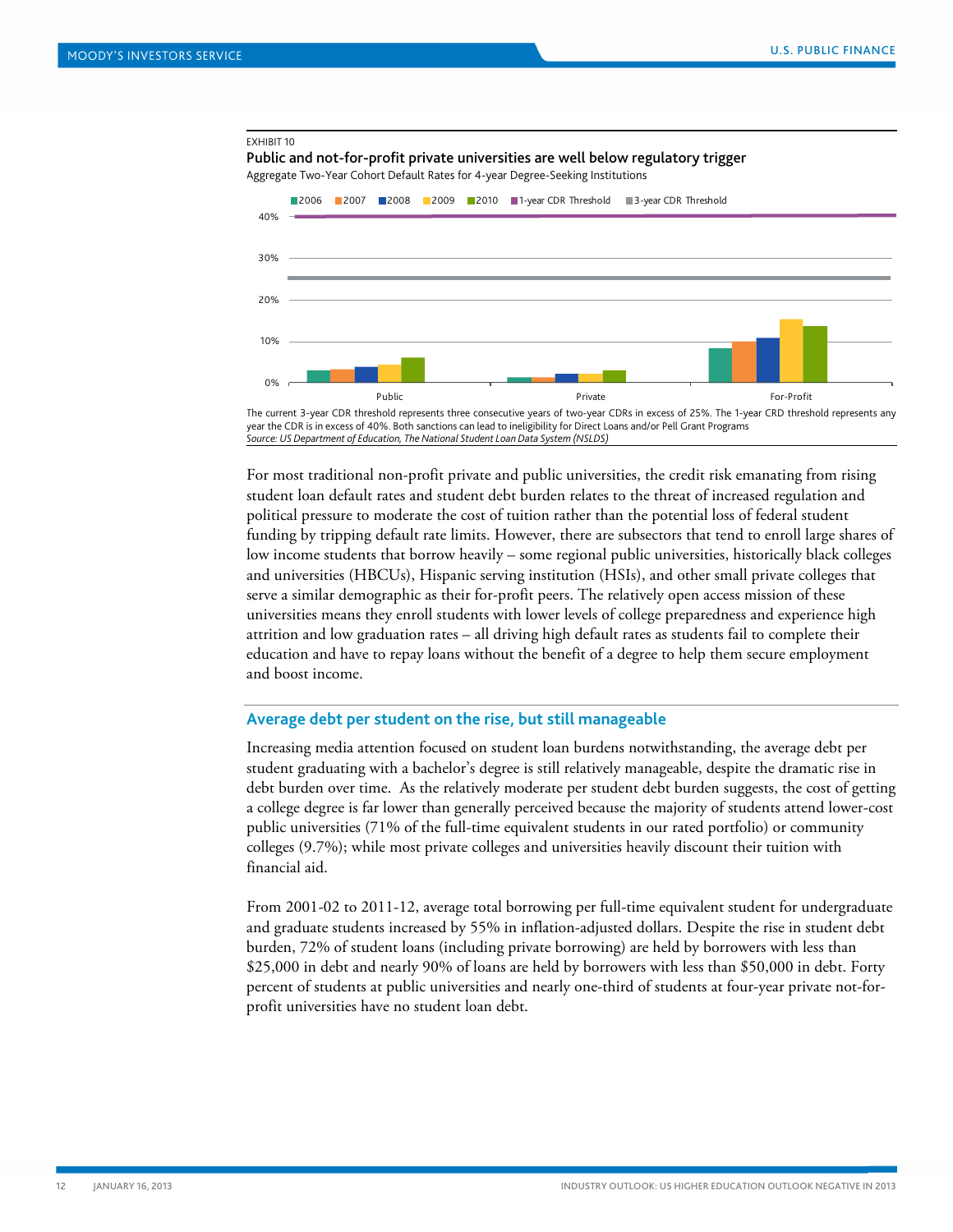#### EXHIBIT 11

Large Majority of students have less than \$25,000 of student loan debt Percentage of Student Loans Outstanding



<span id="page-12-0"></span>*Source: FRBNY Consumer Credit Panel/Equifax (Q3 2011). Represents all student loans reported to Equifax (including private loans)*

## **Factor 4: Increased public scrutiny drives escalated risk of more regulation and accreditation sanctions**

Rising student debt burdens and long-term concerns about the affordability of a degree are already generating greater political pressure and greater regulation of the higher education industry. Over the last year, President Obama placed considerable focus on the subject of affordability and educational outcomes, in effect extending a focus brought to bear on the sector by the previous Bush administration. In his 2012 State of the Union Address, the President threatened to reduce funding from taxpayers if college presidents do not slow the rate of tuition increases.<sup>22</sup> The President discussed plans to build on the now required net price calculator to improve disclosure of the cost of a college education and financial aid. He has also launched a small college affordability plan which would link certain federal financial aid eligibility to the rate of tuition growth and to reward public universities that moderate tuition increases. These regulations effectively limit a college or university's ability to increase tuition – furthering pressure on growth of this major revenue source.

State governments are also focused on affordability. Several statewide proposals and initiatives seek to address both the cost and the value of higher education. The attention reignited the movement toward measuring and funding outcomes, rather than just enrollment, particularly for state appropriations. Virginia recently published a pioneering database with starting salary information for new college graduates across the state by university, degree, and program. The database allows students to compare which Virginia university (public and private) yields the highest starting salary within each type of program or course of study. The database will serve as one input into a student's decision to attend a particular university or enroll in a certain program. If the availability of this information were to alter student preferences, it could serve as a tool for colleges to make strategic programmatic and resource decisions.23

<sup>&</sup>lt;sup>22</sup> 2012 State of the Union Address

<sup>&</sup>lt;sup>23</sup> Moody's: ["Virginia Database is Value Added for Students, Colleges and Universities,"](http://www.moodys.com/viewresearchdoc.aspx?docid=PBM_PBM146229) October 12, 2012, (146229)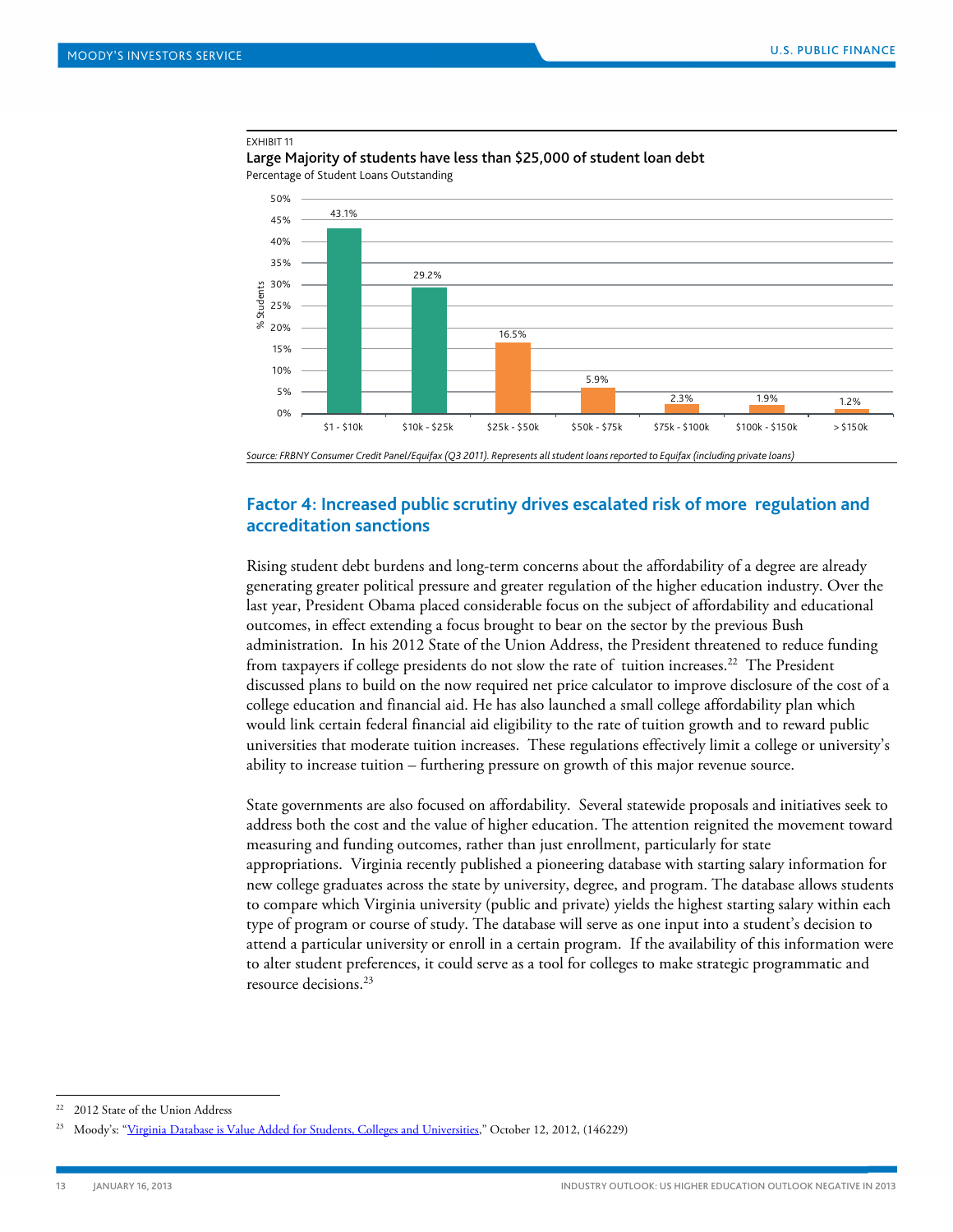Performance based funding, such as that which has been used by the Pennsylvania State System of Higher Education since 2000, uses several performance metrics measuring degree completion, retention, and faculty productivity. Colleges in the system that meet the metrics receive a share of the education and general budget. This type of funding has experienced periods of popularity over the last 20 years and is employed by many states already. But the idea has been gaining traction again with the Obama administration's focus on higher education. The State of Georgia recently implemented a new funding model that includes performance metrics and the governors of Ohio and Texas currently have proposals to implement similar programs.

State legislators and governors have put forth more extreme proposals to modify the price of a college degree. Florida, Texas, and California have vowed to create a \$10,000 four-year degree. Another proposal in Florida that was subsequently voted down would have varied the cost of degrees by earning potential of the program. While these proposals are innovative and generate important discussions around the price of a degree, they do not address the actual cost structure behind offering the degree, which will be the major challenge for universities as they adjust to long-term muted tuition revenue growth. Until universities demonstrate better ability to lower their cost of operations, perhaps through more intensive use of on-line classes and elimination or reduction of tenure, we expect government officials to produce bolder solutions in response to the public outcry against the cost of higher education.

#### **Accreditation risk has accelerated, affecting even high profile universities**

Increased public and political scrutiny of the industry is fueling a substantial increase in sanctions by the nation's accrediting bodies. Negative accreditation actions taken against US colleges and universities increased by almost 50% from 2009 through 2011 and remained at a similarly high level in 2012 in response to growing government criticism of poor disclosure about quality, pricing, and outcomes, as well as inefficient cost management (Exhibit 12).<sup>24</sup>



HLC/NCA uses a sanction called "on Notice" rather than "Warning" - "on Notice" has been counted as "Warning" in this graph. NEASC and SACS do not issue "Show Cause" sanctions. NEASC does not issue "Warning" sanctions.

WASC Sr. did not provide data for 2007-2010 and is not included in this figure; there were 3 sanctions issued in 2011 (1 Warning, 1 Probation, 1 Show Cause) and 2 sanctions in 2012 (1 Warning, 1 Probation)

*Sources: Individual Accreditation Organizations, November 2012, US Department of Education*

<sup>&</sup>lt;sup>24</sup> Moody's: ["Accreditation Risks on the Rise for US Higher Education,](http://www.moodys.com/viewresearchdoc.aspx?docid=PBM_PBM148140)" December 18, 2012 (148140)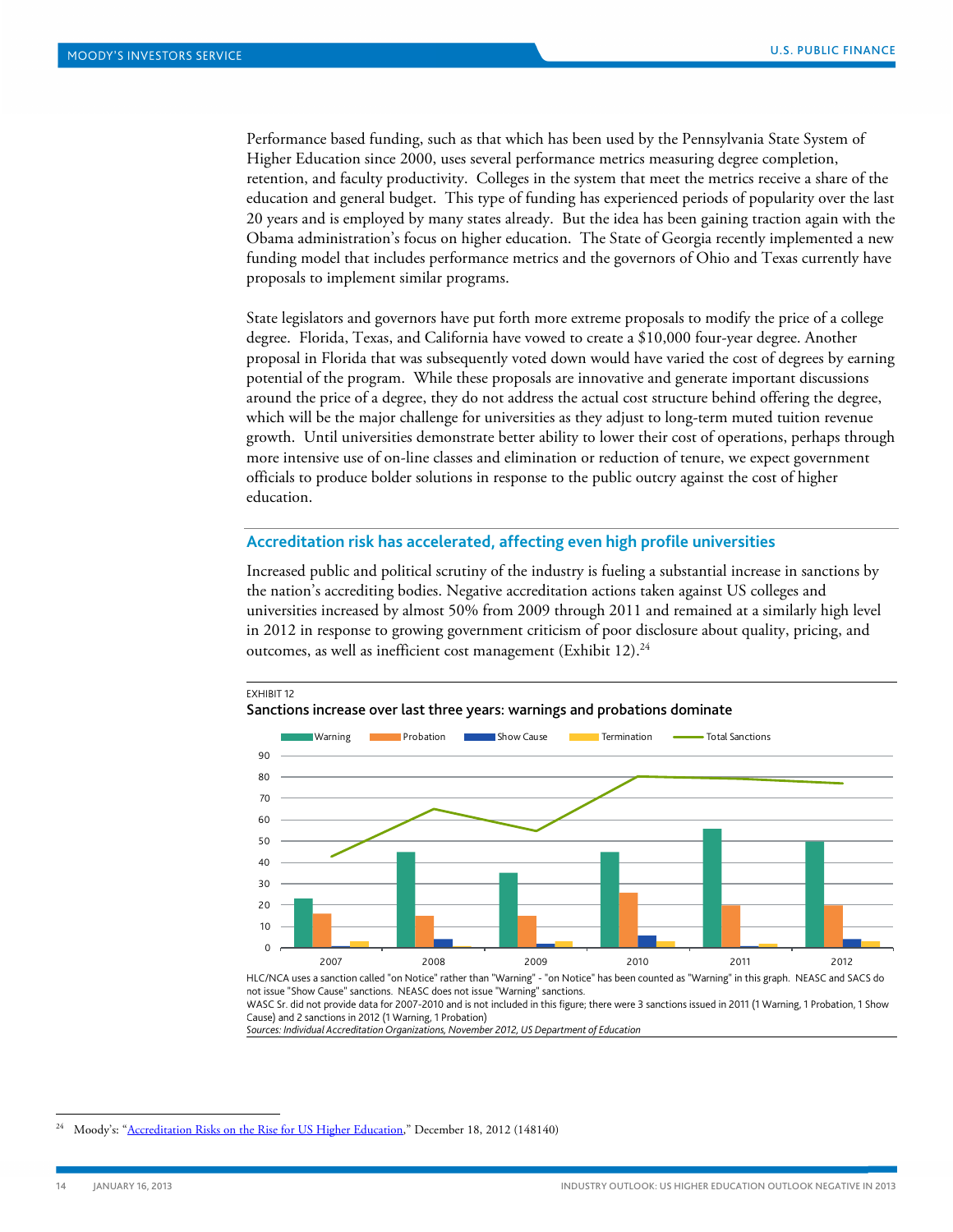Accreditors are citing colleges and universities for a broad range of issues that include deficiencies in governance, integrity, and assessment of student learning outcomes. Failure to comply with accrediting standards can lead to various levels of sanctions and reputational damage, but the most severe risk is withdrawal of accreditation. Loss of accreditation will usually lead to the closure of a college, although not necessarily to a default on its debt.

A college lacking accreditation is barred from receiving federal Title IV funding, commonly known as federal financial aid, which in Fiscal Year 2011 comprised approximately one-third of the median operating revenue of Moody's rated universities.

Not long ago, accreditation sanctions were rare and actions against highly rated universities were rarer still. This past year saw some very high profile universities receiving warnings from accrediting bodies with both the University of Virginia and Pennsylvania State University being sanctioned for noncompliance with governance standards.<sup>25</sup> We expect heightened accreditation activity to increasingly impact not just smaller, weaker colleges that have traditionally been cited for various insufficiencies, but also larger universities with sound financial health and solid market demand.

## <span id="page-14-0"></span>**Factor 5: Prospects for long-term sustainability depend upon strong leadership through better governance and management**

Facing a weak outlook for operating revenues, universities will need to continue to diligently manage their debt structures and liquidity to ensure ample cash flow in times of economic volatility. We also expect to see more aggressive approaches to increasing operating efficiency over the next several years, as well as continual focus on new revenue strategies as the online learning environment continues to evolve.

## **Existing cost structure of higher education will change as revenue growth remains constricted**

The US higher education sector has hit a critical juncture in the evolution of its business model. Most universities will have to lower their cost structures to achieve long-term financial sustainability and to fund future initiatives. Better strategic leadership, predicated on improved governance and management, will be the backbone to transforming university operations and taking on the entrenched cost drivers of the business model: shared governance, classroom instruction, tenure, and student life services.

Nearly two decades of extraordinary annual revenue growth allowed universities to grow without focusing on productivity and efficiency.26 The negative economic and political pressure built up during the post 2009 financial crisis period is finally proving to be the catalyst for universities to focus more aggressively on operating efficiency and cost containment. However, deeper and more structural changes will be necessary to adjust to the long-term muted prospect for revenue growth.

As revenue growth stagnates, we expect universities to see more faculty and administrations clash over program prioritizations and resource allocations. As illustrated in Exhibit 13, management teams have generally reacted to revenue declines in a particular year and adjusted expenses accordingly. It is notable that even at the height of the financial crisis in FY 2010, less than 30% of universities reduced

Moody's: ["University of Virginia's Accreditation Placed on Warning,"](http://www.moodys.com/viewresearchdoc.aspx?docid=PBM_PBM148371) December 17, 2012 (148371); "Pennsylvania State University's Accreditation Warning is Credit [Negative,"](http://www.moodys.com/viewresearchdoc.aspx?docid=PBM_PBM144923) August 20, 2012 (144923)

<sup>26</sup> According to data from Moody's MFRA and the Integrated Post Secondary Education Data System, public universities experienced 6.3% average annual revenue growth from FYs 1993-2006 while private universities had average annual revenue growth of 6.7% over that time period.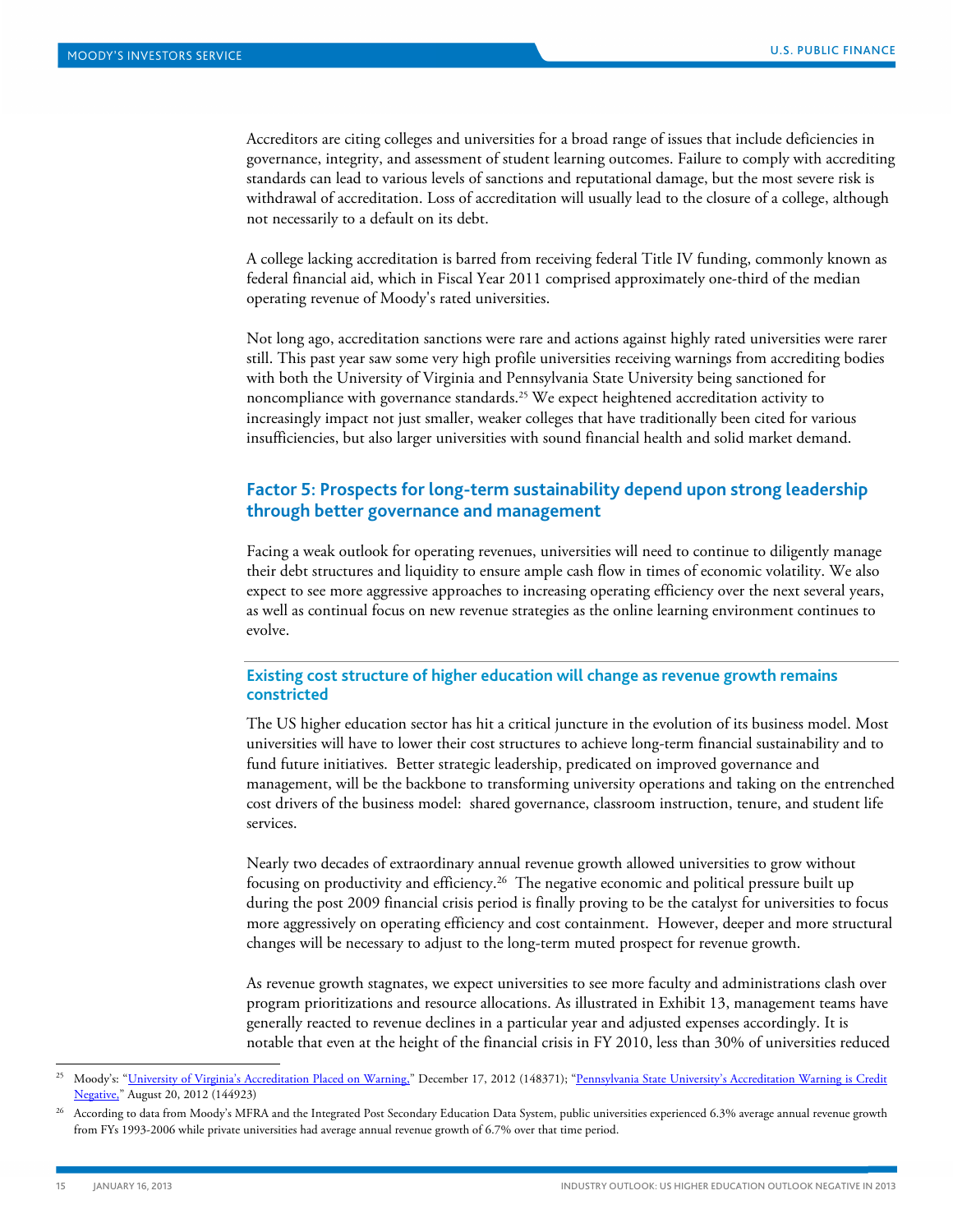expenses in the face of tremendous uncertainty and volatility. Expense controls were mainly achieved through nonrecurring savings or reductions – leaving positions unfilled, furloughs, early retirement plans, stalled capital plans, and flat or modest increases in compensation – rather than through longterm modifications to the core cost of instruction.

Many public university systems and large private research universities are moving to a shared services model, but even the efficiencies generated by reducing duplicative administrative functions will not be enough to withstand the need for growth in other expenses and slow revenue growth. Only comparatively few colleges and universities have made the difficult decision to cut faculty and existing programs. Even fewer are explicitly reducing tenure rates or backing away from shared governance with faculty.



Universities cut expenses in reaction to revenue declines – but deep expense cuts are not widespread % of universities cutting expenses vs. % with declining operating revenue



In the coming years, all universities will need to fund growing financial aid budgets, increasing healthcare costs, and capital improvements necessary to maintain or build market position. There is also a growing risk that public universities will be forced to assume payment responsibility for postemployment benefits that their respective states have historically paid. In order to do so, administrations will have to focus on traditional cost containment and operating efficiency, as well as take on the bigger issues of tenure and the student service intensive residential experience.

Higher Ed is exploring new ways to grow revenue and increase cost efficiency

- » **Centralization and shared services :** human resources; fundraising; marketing; financial services; information technology
- » **Consolidation:** within public systems (New York, Georgia, Louisiana); shared leadership and mergers
- » **Expense flexibility :** increased use of adjuncts; reduced % of tenured faculty; leasing space for satellites/expansion
- » **New market outreach** : continuing education and degree completion; non-traditional students
- » **Online education** : distance learning programs; hybrid classes; fully online degrees; MOOCs for credit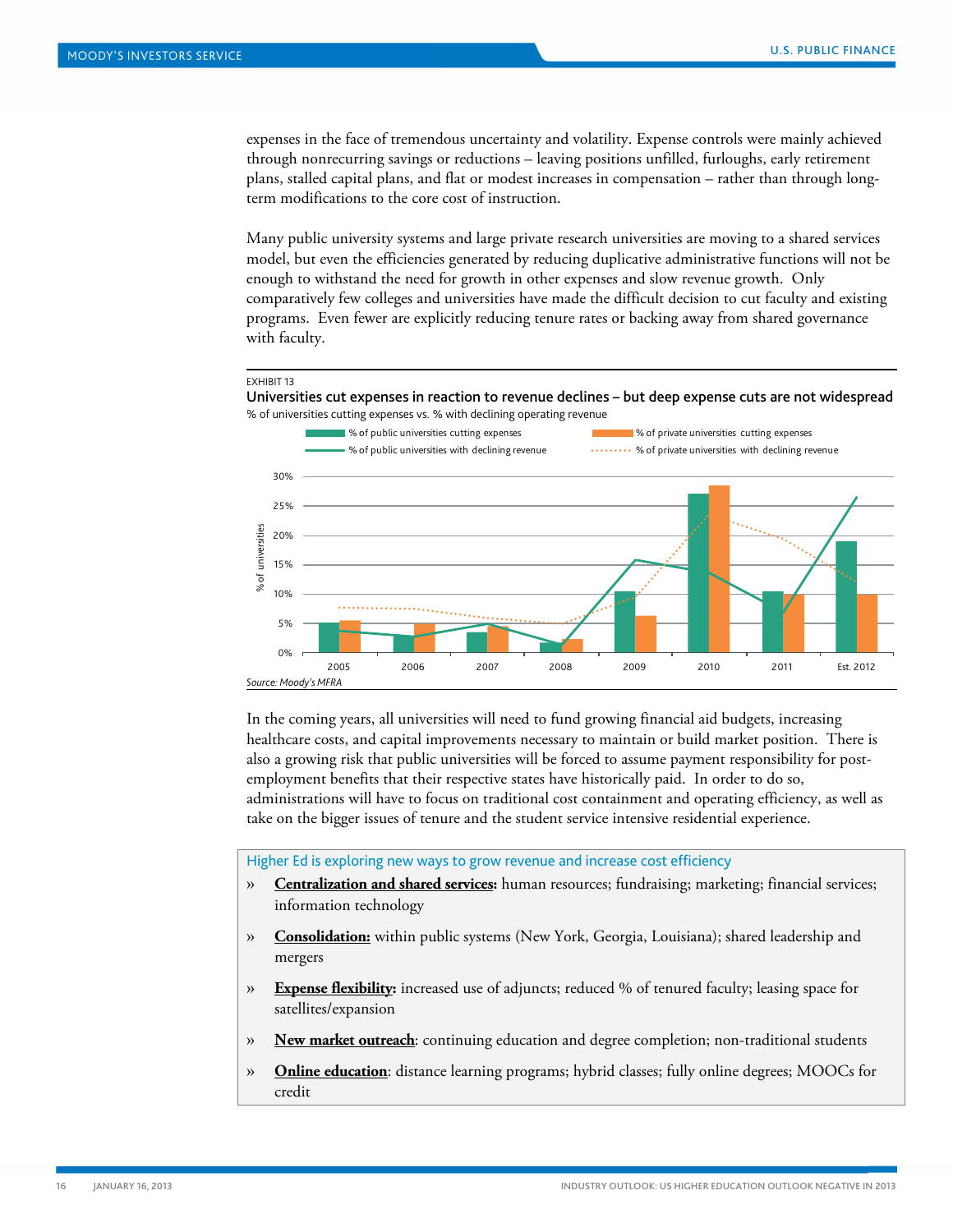- » **Partnerships/collaborations :** purchasing cooperatives; dual enrollment; joint BA/MA degree programs
- » **Programmatic review** : elimination of small, underutilized programs
- » **Space utilization :** weekend, evening, summer courses; moving administrative functions off core campus to lower cost space
- » **Tuition pricing strategies:** recalibration of the number of credits covered by the standard full-time tuition with per-credit charges for additional coursework

#### **Strong capital planning and careful debt management can lend stability**

Many universities have delayed capital funding over the last several years to help shore up budget shortfalls and in light of continued economic volatility. Most management teams remain cautious on new borrowing since the economic downturn in 2008 despite record low interest rates. Capital spending and new money debt issuance remain well below fiscal 2008 levels for the entire sector, causing the average age of plant to rise (Exhibit 14). However, the wealthiest and highest rated public and private universities continue to spend and borrow at an elevated level relative to the rest of the rated portfolio. Eventually, universities will need to address the rising age of plant in order to maintain market share.



#### EXHIBIT 14 As universities continue to stall capital plans, age of plant is on the rise

Note: Debt issuance includes new money with some amount of refunding where bundled in; all pure refundings are not included.

Another sign of more conservative debt management and planning is the shift to fixed rate from variable. Both the public and private 2011 medians show that the sector has continued to shift back to fixed rate debt, with median variable rate debt exposure (before swaps) declining as a percentage of total debt.<sup>27</sup> Many universities that want to take advantage of extremely low interest rates through variable rate debt instruments have opted to use direct bank placements, thereby reducing some market risk exposure. Although remarketing risk for these direct placements is often forestalled for several years, the debt usually carries risks similar to those found in variable rate demand bonds, including interest rate variability, repayment acceleration risks, and market access and renewal risks.

Moody's: ["US Private College and University Medians Underscore Revenue Challenge and Mixed Outlook for Sector,](http://www.moodys.com/viewresearchdoc.aspx?docid=PBM_PBM143631)" July 27, 2012 (143631) and "US Public [University Medians Show Greater Reliance on Student Funding As States Cut Back,"](http://www.moodys.com/viewresearchdoc.aspx?docid=PBM_PBM145278) September 14, 2012 (145278)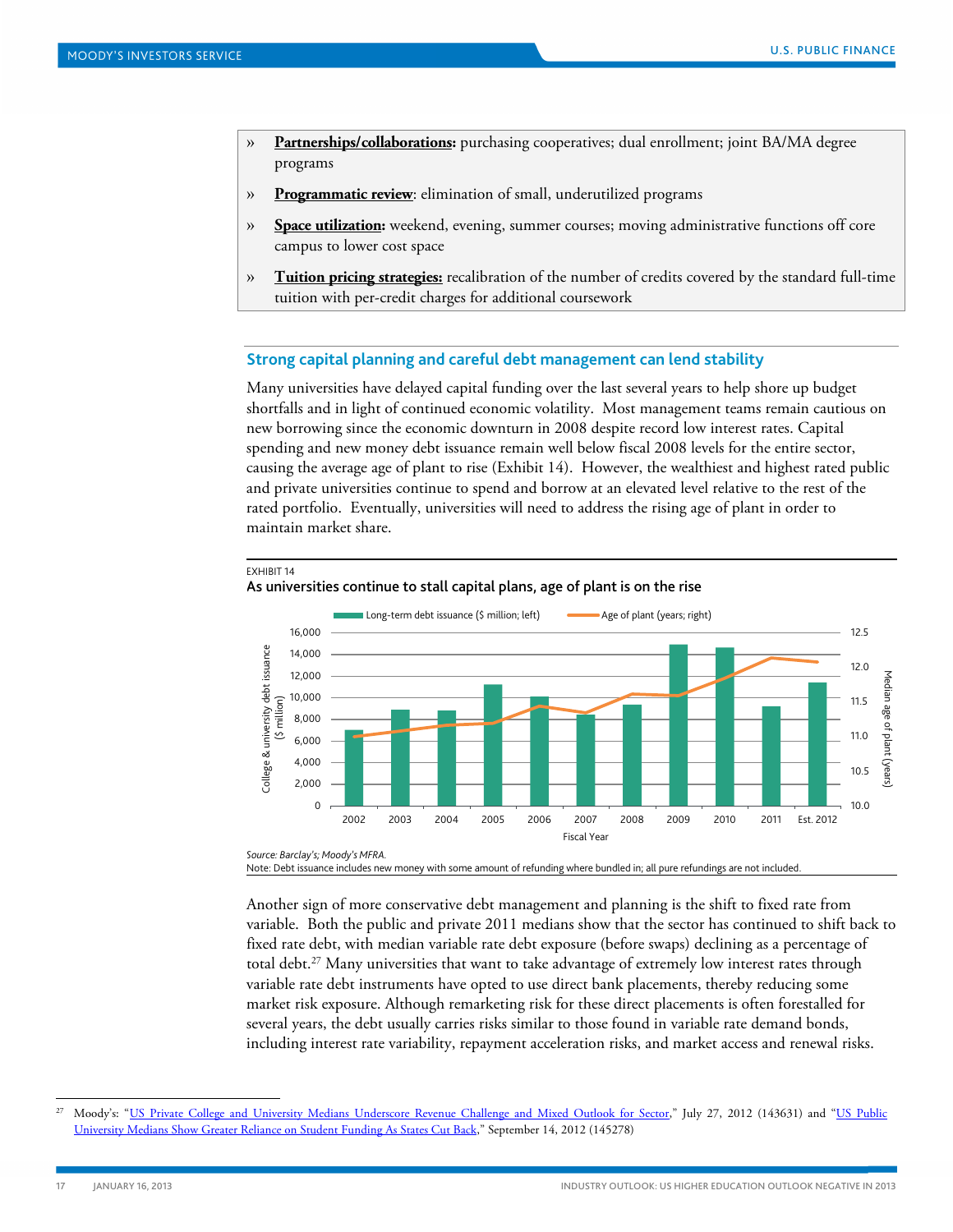Direct loans do not typically introduce any additional adverse credit risks to the borrower beyond what is found in VRDBs<sup>28</sup>

#### **Effective internal controls and disclosure practices can minimize impact of event risks**

Universities are complex organizations playing an increasingly important public and economic role in their communities and regions. They depend on better quality leadership than in the past, and can no longer operate effectively under a passive governance model whereby most key decisions are effectively shared with faculty leaders. Universities now require board and senior management teams that can produce competitive strategies, transparent policies, and effective oversight as well as decisive action on important subjects or in times of crisis. In addition to the economic and political challenges driving this change, other risks—including sexual abuse, hazing, student violence-- are becoming elevated and point to the need to strengthen these core functions of governance and management.

Effective internal controls can alert management to potential problems and help to minimize any negative impact on the university's reputation and financial health. The audit function reporting to governing boards is increasing in importance as accrediting bodies focus on compliance especially after crises such as the recent events at Pennsylvania State University and University of Virginia. Universities must continue to develop processes to identify and evaluate risks on an ongoing basis, not simply in reaction to an event on campus or in the industry.

#### **Public universities face unique governance and management challenges**

We expect to see more governance stress at public universities because management teams, faculties and governing boards are often poorly aligned. University managers are driven increasingly by market strategy even as they face rising faculty opposition to change, while the boards often remain largely focused on political tactics to deal with state government criticism or promoting a corporate focus lacking communication styles suitable to universities. In 2012, we saw an extreme example of how these conflicting priorities can result in clashes among governing boards, management teams and faculties in the firing and subsequent rehiring of the University of Virginia's president.<sup>29</sup> Pennsylvania State University, on the other hand, was an example of concentration of power in a few dynamic senior managers with inadequate board oversight.

**We would likely change the US higher education industry's outlook to stable** if pricing power improves through strong economic growth with sustained improvements to the housing market, unemployment rate dropping below 6.5% and consecutive years of strongly positive stock market returns.

 <sup>28</sup> Moody's: ["Direct Bank Loans Carry Credit Risks Similar to Variable Rate Demand Bonds for Public Finance Issuers,"](http://www.moodys.com/viewresearchdoc.aspx?docid=PBM_PBM135849) September 15, 2011 (135849)

<sup>29</sup> Moody's: "Virginia [Dispute Highlights Governance Stress and Economic Threats Facing US Higher Education,"](http://www.moodys.com/viewresearchdoc.aspx?docid=PBM_PBM143539) July 2, 2012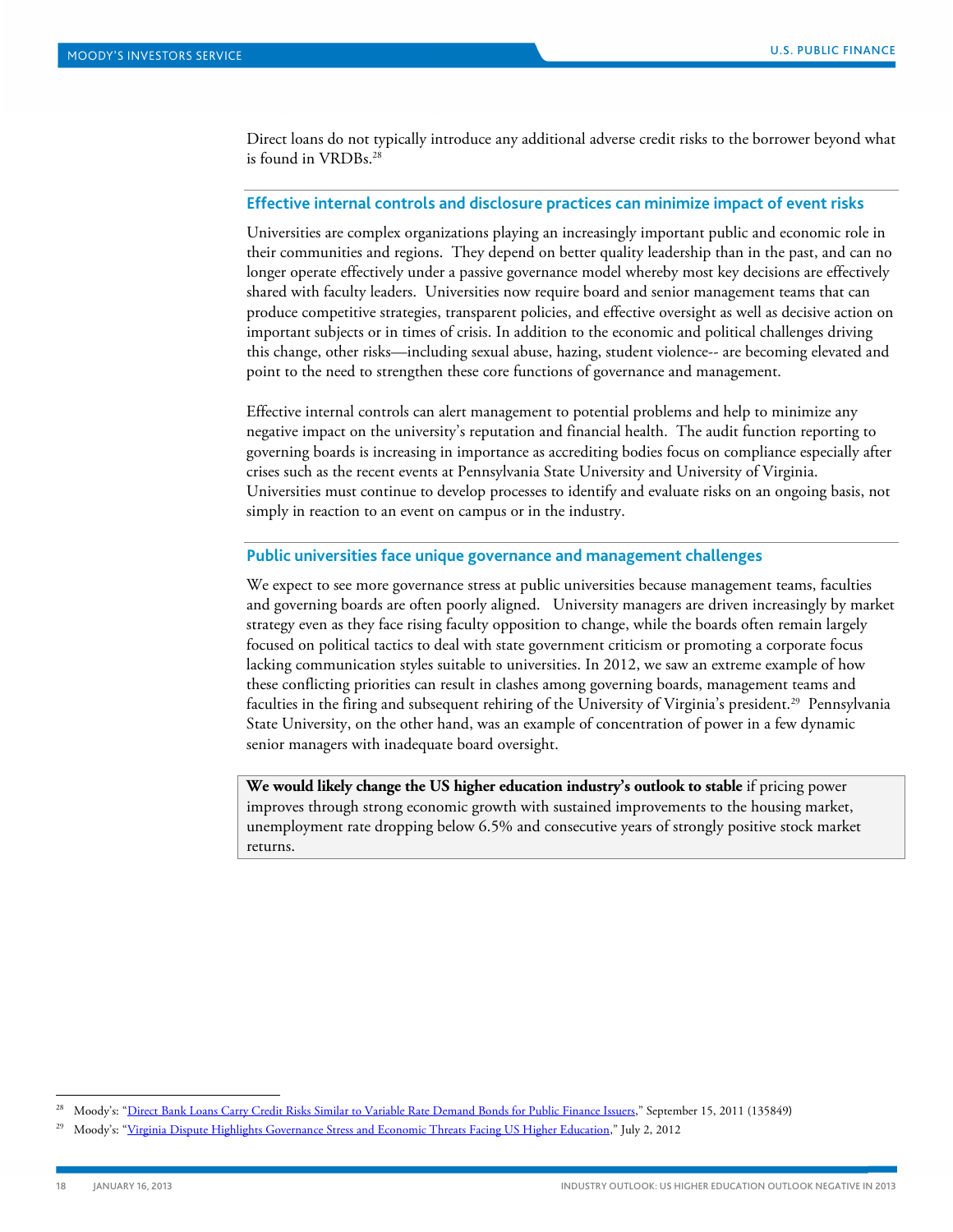## <span id="page-18-0"></span>**Outlook for Related Sectors**

## **Community colleges challenged by enrollment declines and changes to federal student aid**

The major challenges that two-year community colleges will face in 2013 are enrollment declines, price sensitivity, reduction in state funding, and potential Pell Grant reductions or changes to eligibility. After several years of burgeoning enrollments during the Great Recession, two-year community colleges experienced their second consecutive year of enrollment declines (a median of - 3.1% in fall 2012 and -1.6% in fall 2011).30 Enrollment at these colleges tend to move in counterpoint to unemployment rates, so fall 2013 enrollment will depend largely on any recessionary impact of the federal deficit resolution. The recent enrollment declines suggest that barring another recession, enrollment will continue to decline moderately. We expect the lower price point of community colleges to temper these declines as price sensitive students choose to take the first two years of their college degree at a community college at a lower cost. In FY 2011, tuition and fee revenue made up a median 41% of operating revenue for community colleges, while government appropriations, tax revenue, and grants and contracts made up the balance.

#### EXHIBIT 15

Community college students have become increasingly dependent on Pell Grants to pay tuition Median Pell Grant disbursements-to-operating revenue



Community college students tend to be highly dependent upon Pell Grants (Exhibit 15) and so enrollment may be further impacted by the new Pell eligibility requirements that went into effect on July 1, 2012 as well as any future cuts to Pell funding in federal fiscal year 2014. The new eligibility requirements include a lifetime cap on Pell funding equivalent to six years of education (600% times the maximum annual award, with no maximum time frame for usage), which could greatly limit the part-time and adult education population. According to the Department of Education, 40% of community college students received Pell Grant funding in 2011, and for the Moody's rated portfolio, Pell funding represented a median of 25% of total operating revenue in FY 2011, up from just 11% in FY 2007.

Positive factors for the community college sector include: strong mission alignment with the current political focus on affordability and workforce development and the increased focus of public universities on transfer articulation agreements, making the community college route an easier choice for traditional age students.

National Student Clearinghouse Research Center,<http://research.studentclearinghouse.org/files/TermEnrollmentEstimate-Fall2012.pdf>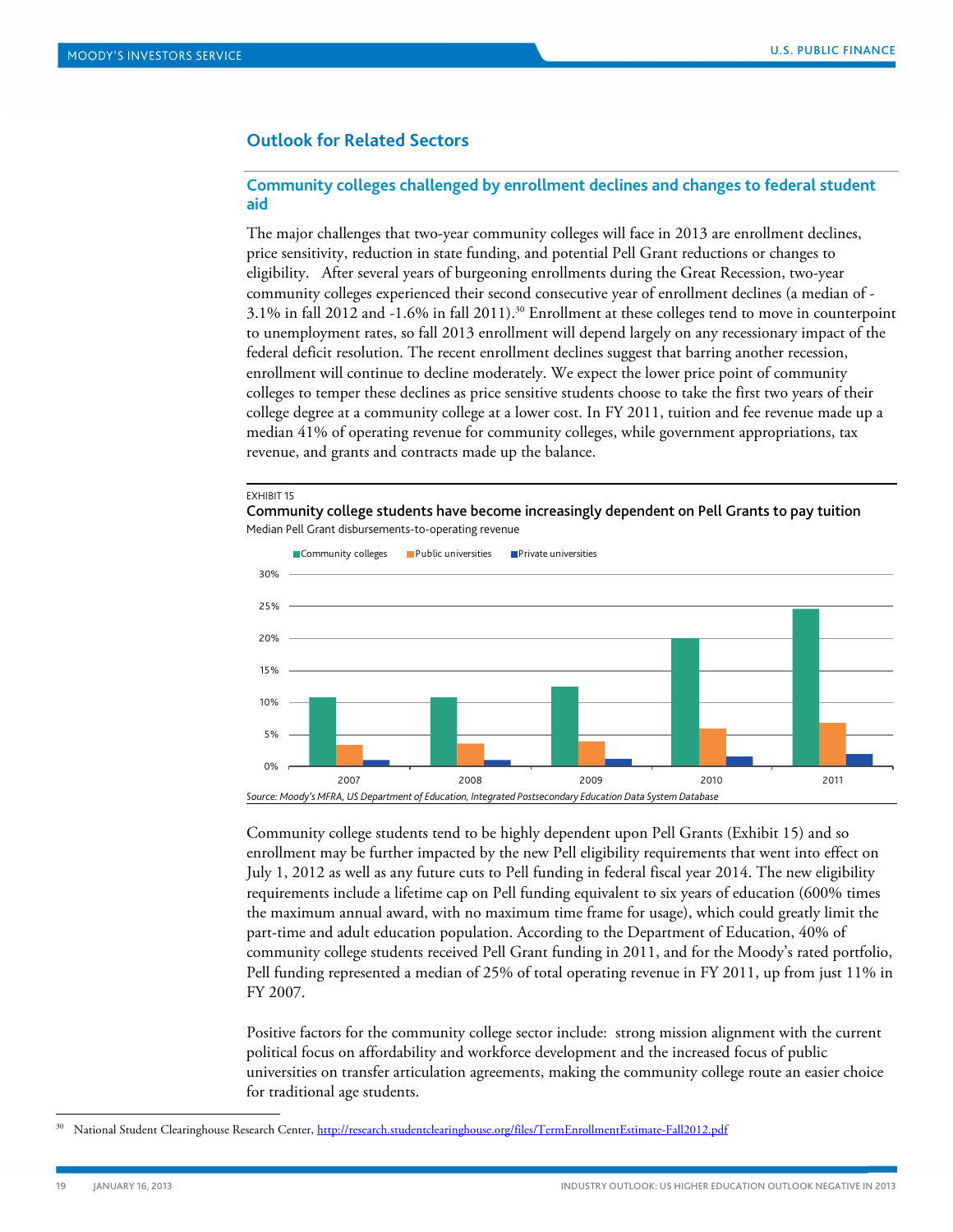## **Independent K-12 schools must also contend with uncertain economic outlook and tuition revenue pressure**

Independent schools rely heavily on tuition revenue, gifts and endowment spending for their operations, all of which we expect to be under pressure in 2013. Although many of these schools tend to serve wealthy families who have long-standing traditions of sending their children to private school, tuition discounting rose by approximately 11% from fall 2007 to fall 2011, and if the economy reverts to recession, discounting will likely increase further. In addition, the upper middle class and wealthy demographic that these schools tend to serve will feel the pinch of recently increased federal taxes and removal of certain tax preferences.

#### **Not-for-profits face continued tax risk and macroeconomic pressure**

The not-for-profit sector, which includes cultural, philanthropic, research, and service/advocacy institutions as well as public university foundations, is heavily reliant on gift revenue, membership and admission fees, investment returns and, in some cases, research funding – all of which we expect will be under pressure in 2013. The top driver behind most of these revenue streams is the health of the economy and family disposable income. In times of economic downturn, institutions with recognizable brand names and premiere reputations will garner the most in admission and membership fees, gift revenue, and research funding, where applicable. The tax deduction on charitable contributions to not-for-profits has long been under scrutiny and may resurface as Congress grapples with the federal deficit.

## **Outlook for Global Higher Education: varying challenges and uncertainties, but long-term prospects remain strong**

Universities outside of the United States are usually more directly funded by their national governments than are US universities, but they also rely less on student fees and benefit less from private philanthropic support. As macroeconomic growth varies widely across the world and many governments face difficult budgetary and policy tradeoffs, universities in some countries are facing stagnant or declining government funding. While certain Asian countries are rapidly expanding their higher education sector, other countries, especially in Europe, are restricting government funding. In this sense, universities around the world, including those in the US, share a common challenge in striving to keep higher education as affordable as possible to meet public policy goals - even as public sector funds may be dwindling. In some countries, such as Brazil, a growing for-profit, private sector is helping to meet the rapidly growing demand for university degrees.

To the extent that government funding becomes scarcer, universities will likely have to become more creative in finding means to meet increased public pressure to fulfill economic development and social goals while maintaining access-oriented missions. One proven way to supplement state funding is to compete for non-resident students, who nearly always pay higher fees than resident students. Universities in Australia, Canada, the UK, and the US are all well entrenched in this competition and are now being joined in this market by universities in many other countries. Another common strategy for navigating a constrained funding environment is to strive for greater operating efficiencies, driving down expenses and containing cost growth. In light of reduced operating and capital support from national governments, we would anticipate that non-U.S. universities would generally reduce capital expenditures in the short-term, but would need to seek alternate funding sources over the intermediate to longer-term- such as philanthropy or long-term debt.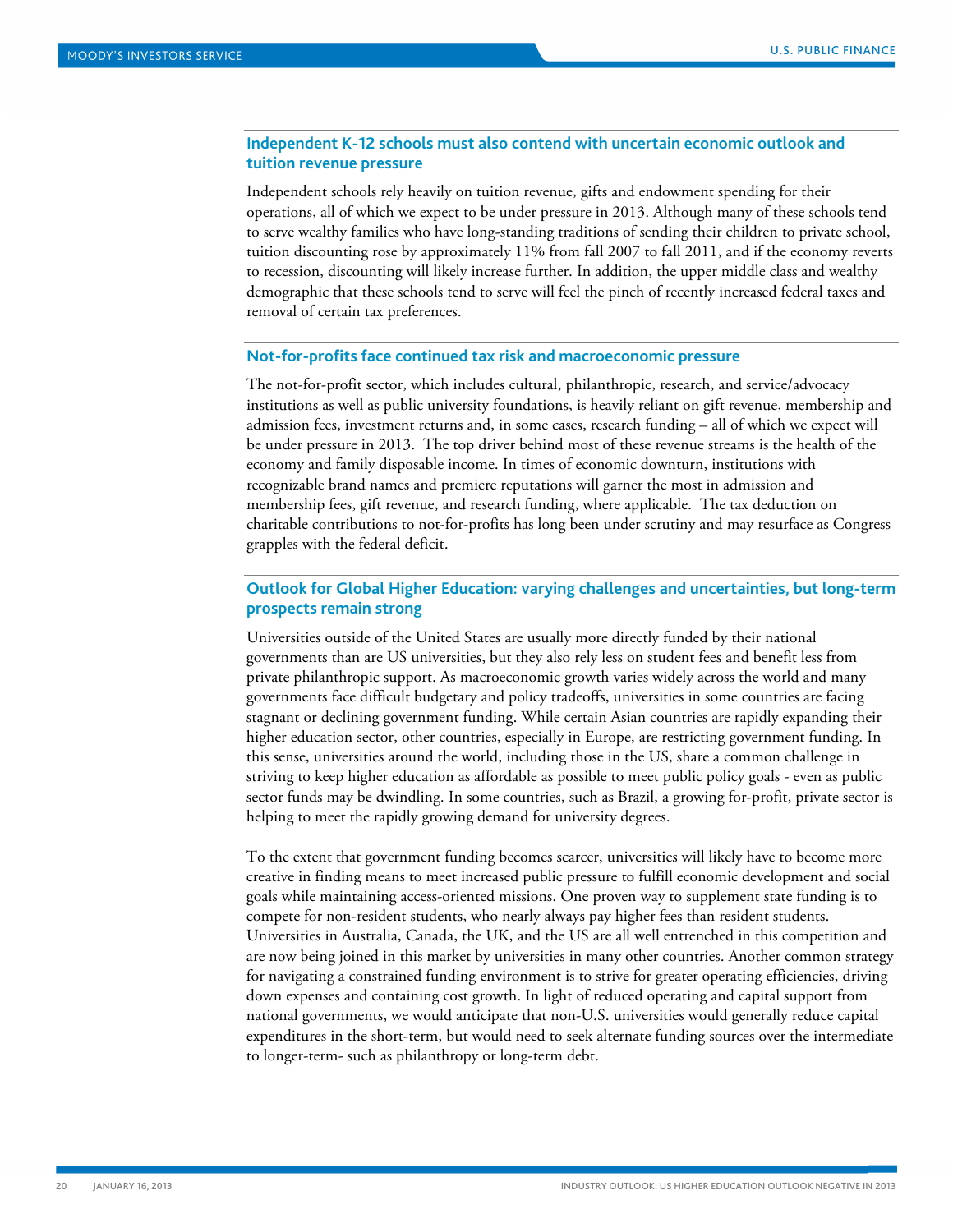## **Negative Outlook on For-Profit Higher Education Providers**

Moody's outlook for the U.S. for-profit post-secondary education sector remains negative due to continued pressure on revenue and earnings and selected pressure on enrollment. Weak consumer spending, the negative effects of extended high unemployment, and pressure on student loan funding have tempered demand for education. For companies that are highly reliant on Title IV student loans, the sector has also faced significant challenges related to government concerns over default rates and marketing practices. Although a key part of the Department of Education's gainful employment rule (intended to regulate for-profit institutions educational outcomes) was overturned, we expect that marketplace and regulatory pressures on the industry will continue. Moreover, companies are still feeling the residual impact of actions taken to conform to these regulations and combat the underlying issue of high default rates within the for-profit sector. In our opinion, these issues may continue to negatively affect enrollment trends near-term. The U.S. based companies we follow in this space include The Washington Post Company (Baa1 negative) which operates Kaplan Higher Education ("KHE"), Education Management (B3 under review for downgrade), and Laureate Education (B2 stable).

Even if enrollment modestly recovers over coming periods, it might take some time before this translates into higher revenue and earnings. In addition, we expect increased competition for students that are more likely to succeed in the programs and after graduation will create pressure on tuition rates, marketing costs, and the level of services offered. Longer-term risks include the potential for increased competition from not-for-profit institutions as they expand online and non-traditional course offerings, and from funding pressures on student loans. The for-profit sector targets individuals that are not currently served well by more traditional non-profit universities.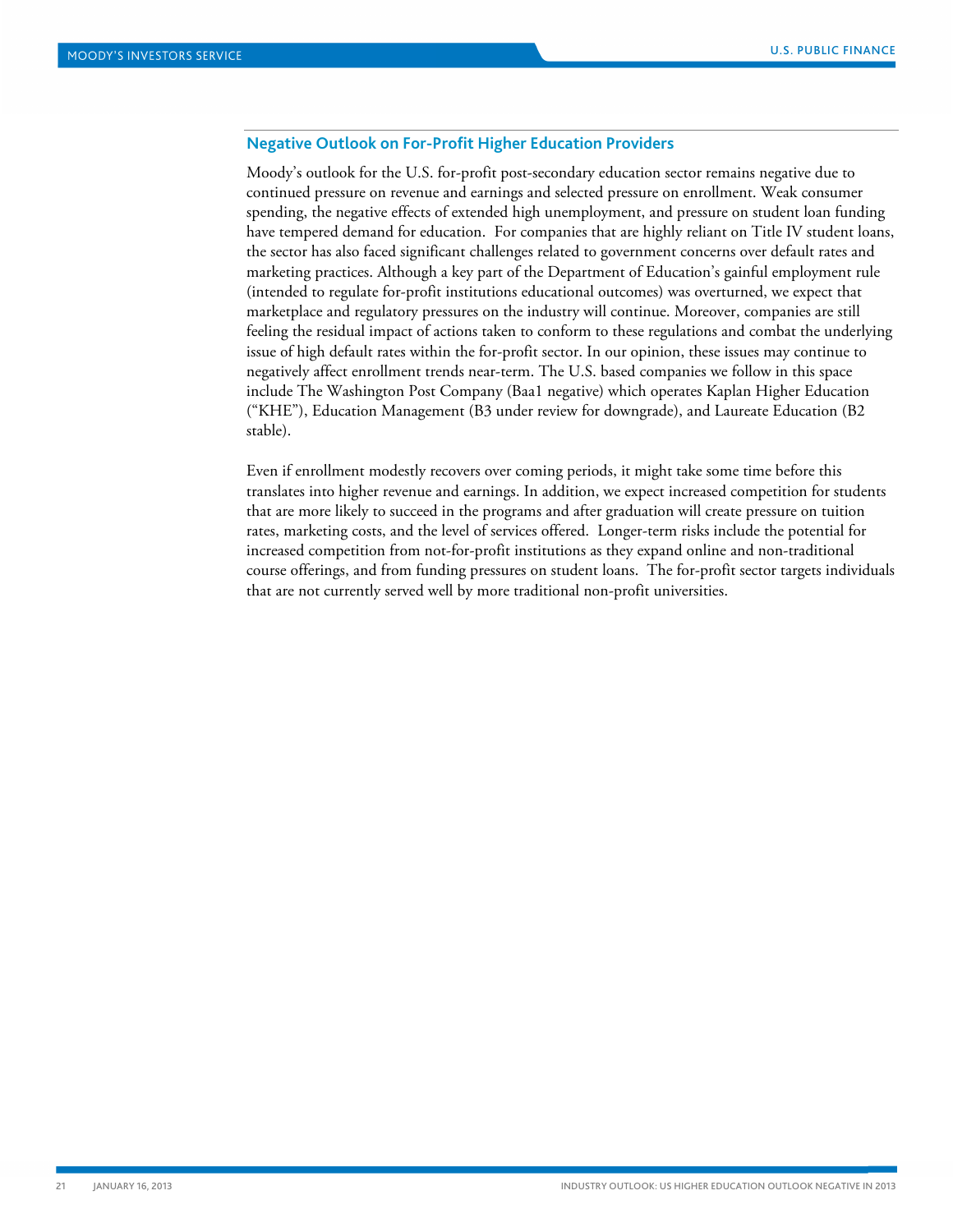## <span id="page-21-0"></span>**Moody's Related Research**

Special Comments:

- » [Accreditation Risks on the Rise for US Higher Education, December 2012 \(148140\)](http://www.moodys.com/viewresearchdoc.aspx?docid=PBM_PBM148140)
- » [Continued Graduate Enrollment Declines Are Credit Negative for Higher Education Institutions,](http://www.moodys.com/viewresearchdoc.aspx?docid=PBM_PBM145966)  [October 2012 \(145966\)](http://www.moodys.com/viewresearchdoc.aspx?docid=PBM_PBM145966)
- » [Direct Bank Loans Carry Credit Risks Similar to Variable Rate Demand Bonds for Public Finance](http://www.moodys.com/viewresearchdoc.aspx?docid=PBM_PBM135849)  [Issuers, September 2011 \(135849\)](http://www.moodys.com/viewresearchdoc.aspx?docid=PBM_PBM135849)
- » [Georgia Public Universities' Campus Consolidation Plan Is Credit Positive, January 2012](http://www.moodys.com/viewresearchdoc.aspx?docid=PBM_PBM139195)  [\(139195\)](http://www.moodys.com/viewresearchdoc.aspx?docid=PBM_PBM139195)
- » [Johns Hopkins University's Aa2 Rating Unlikely to be Affected by Delayed Contract Renewal for](http://www.moodys.com/viewresearchdoc.aspx?docid=PBM_PBM146074)  [Major Research Lab, October 2012 \(146074\)](http://www.moodys.com/viewresearchdoc.aspx?docid=PBM_PBM146074)
- » [More US Colleges Face Stagnating Enrollment and Tuition Revenue, According to Moody's](http://www.moodys.com/viewresearchdoc.aspx?docid=PBM_PBM148363)  [Survey, January 2013 \(148363\)](http://www.moodys.com/viewresearchdoc.aspx?docid=PBM_PBM148363)
- » [Not-for-Profit Healthcare Mid-Year 2012 Outlook: Strong Headwinds Continue, August 2012](http://www.moodys.com/viewresearchdoc.aspx?docid=PBM_PBM144819)  [\(144819\)](http://www.moodys.com/viewresearchdoc.aspx?docid=PBM_PBM144819)
- » [Pennsylvania State University's Accreditation Warning is Credit Negative,](http://www.moodys.com/viewresearchdoc.aspx?docid=PBM_PBM144923) August 2012 (144923)
- » [Sharp Drop in Net Worth is Credit Negative for Higher Education, June 2012 \(143299\)](http://www.moodys.com/viewresearchdoc.aspx?docid=PBM_PBM143299)
- » [Shifting Ground: Technology Begins to Alter Centuries-Old Business Model for Universities,](http://www.moodys.com/viewresearchdoc.aspx?docid=PBM_PBM144483)  [September 2012 \(144483\)](http://www.moodys.com/viewresearchdoc.aspx?docid=PBM_PBM144483)
- » [Students Are Growing More Cost Conscious, a Credit Negative for US Colleges and Universities,](http://www.moodys.com/viewresearchdoc.aspx?docid=PBM_PBM144383)  [July 2012 \(144383\)](http://www.moodys.com/viewresearchdoc.aspx?docid=PBM_PBM144383)
- » [University of Virginia's Accreditation Placed on Warning December 2012 \(148371\)](http://www.moodys.com/viewresearchdoc.aspx?docid=PBM_PBM148371)
- » [US Private College and University Medians Underscore Revenue Challenge and Mixed Outlook](http://www.moodys.com/viewresearchdoc.aspx?docid=PBM_PBM143631)  [for Sector, July 2012 \(143631\)](http://www.moodys.com/viewresearchdoc.aspx?docid=PBM_PBM143631)
- » [US Public University Medians Show Greater Reliance on Student Funding As States Cut Back,](http://www.moodys.com/viewresearchdoc.aspx?docid=PBM_PBM145278)  [September 2012 \(145278\)](http://www.moodys.com/viewresearchdoc.aspx?docid=PBM_PBM145278)
- » [US Research Universities Face Looming Federal Funding Cuts, but Remain Well Positioned to](http://www.moodys.com/viewresearchdoc.aspx?docid=PBM_PBM144819)  [Withstand Credit Challenges, December 2011 \(144819\)](http://www.moodys.com/viewresearchdoc.aspx?docid=PBM_PBM144819)
- » [Virginia Database is Value Added for Students, Colleges and Universities, October 2012,](http://www.moodys.com/viewresearchdoc.aspx?docid=PBM_PBM146229)  [\(146229\)](http://www.moodys.com/viewresearchdoc.aspx?docid=PBM_PBM146229)
- » [Virginia Dispute Highlights Governance Stress and Economic Threats Facing US Higher](http://www.moodys.com/viewresearchdoc.aspx?docid=PBM_PBM143539)  [Education, July 2012 \(143539\)](http://www.moodys.com/viewresearchdoc.aspx?docid=PBM_PBM143539)
- » [White House Report Supports Funding for Research Universities, a Credit Positive, December](http://www.moodys.com/viewresearchdoc.aspx?docid=PBM_PBM148312)  [2012 \(148312\)](http://www.moodys.com/viewresearchdoc.aspx?docid=PBM_PBM148312)

To access any of these reports, click on the entry above. Note that these references are current as of the date of publication of this report and that more recent reports may be available. All research may not be available to all clients.